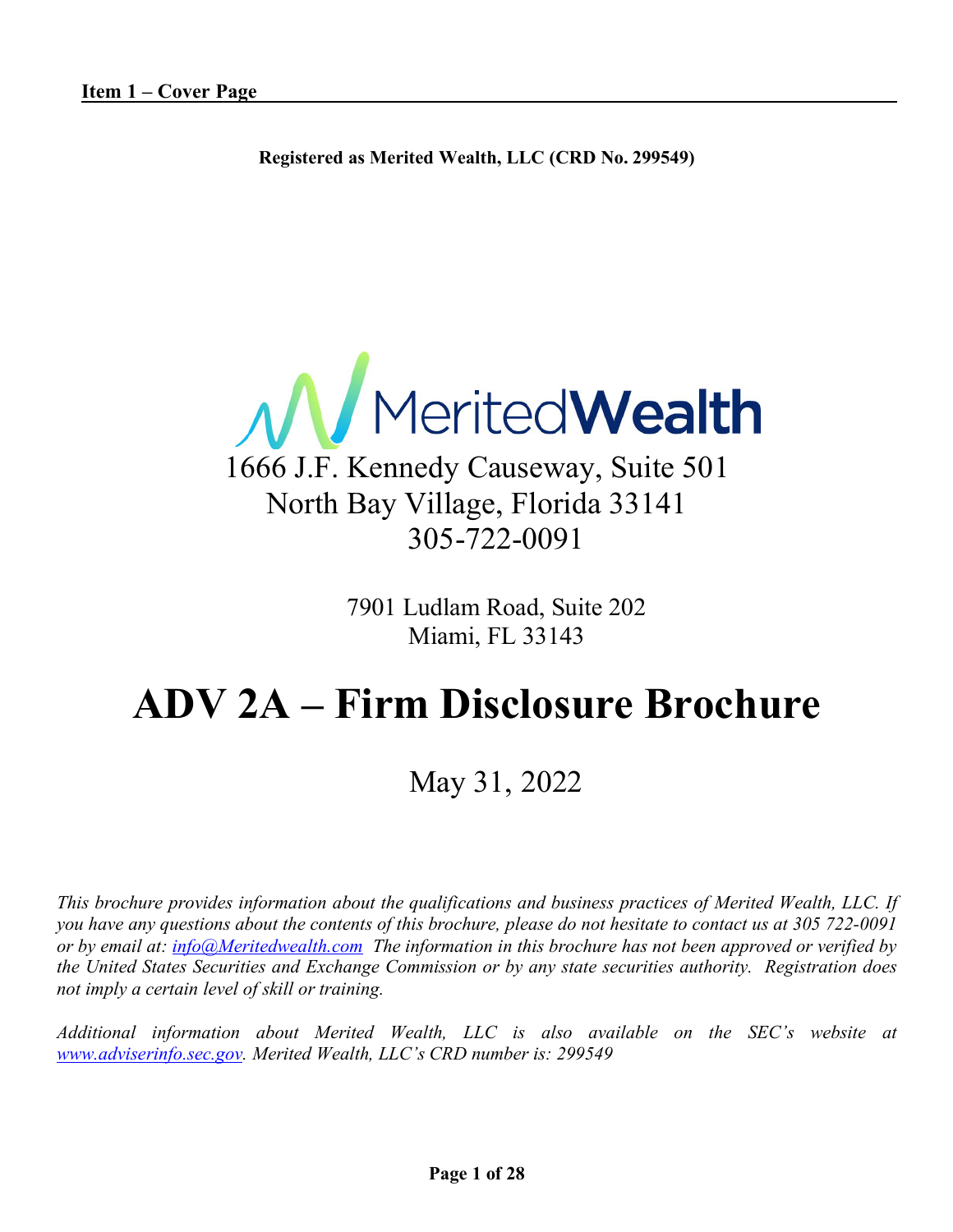The firm has not implemented material changes since the last annual amendment in 3/2022.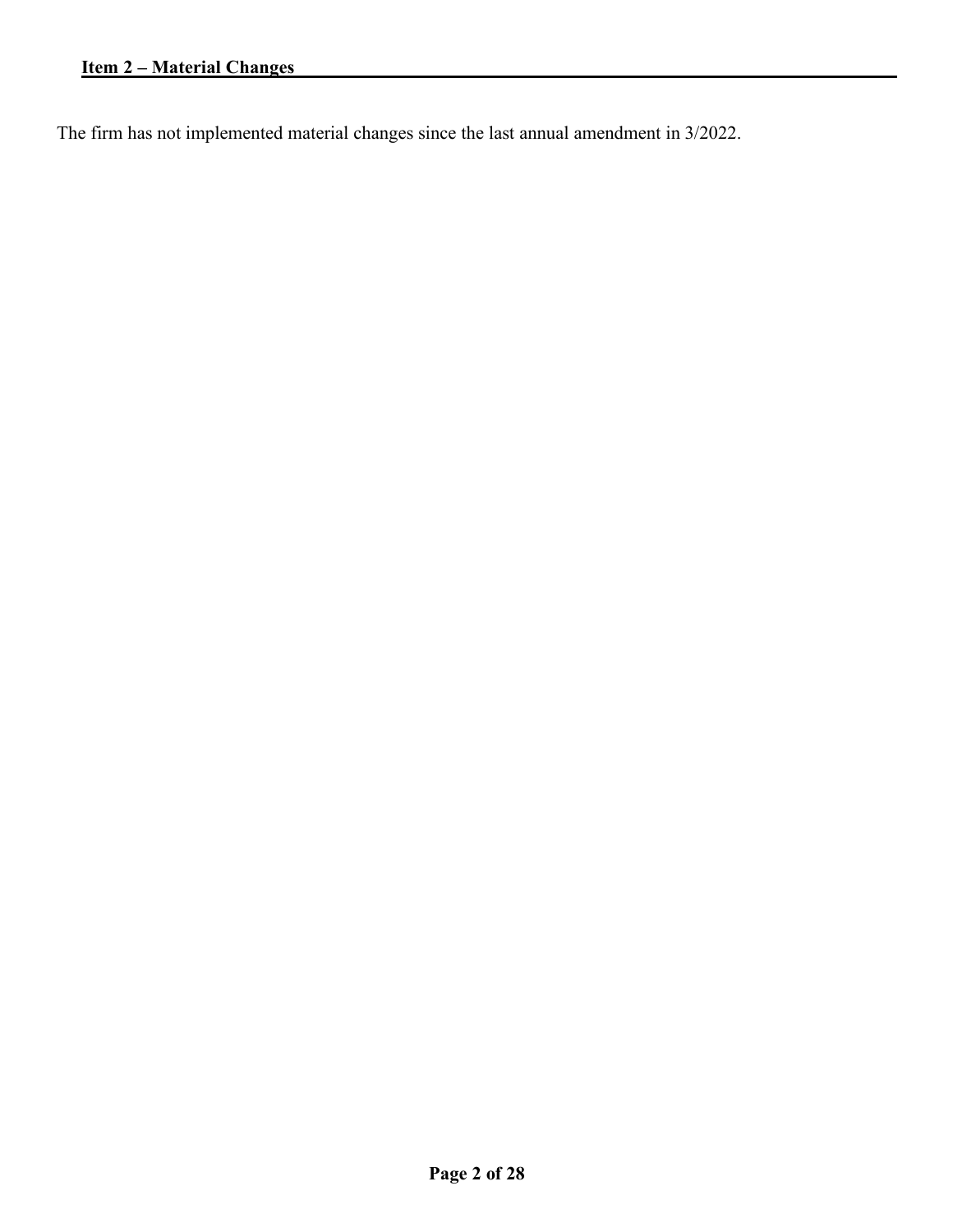#### <u>**Item 3-Table of Contents**</u>

| .15 |
|-----|
|     |
|     |
|     |
|     |
|     |
|     |
|     |
|     |
|     |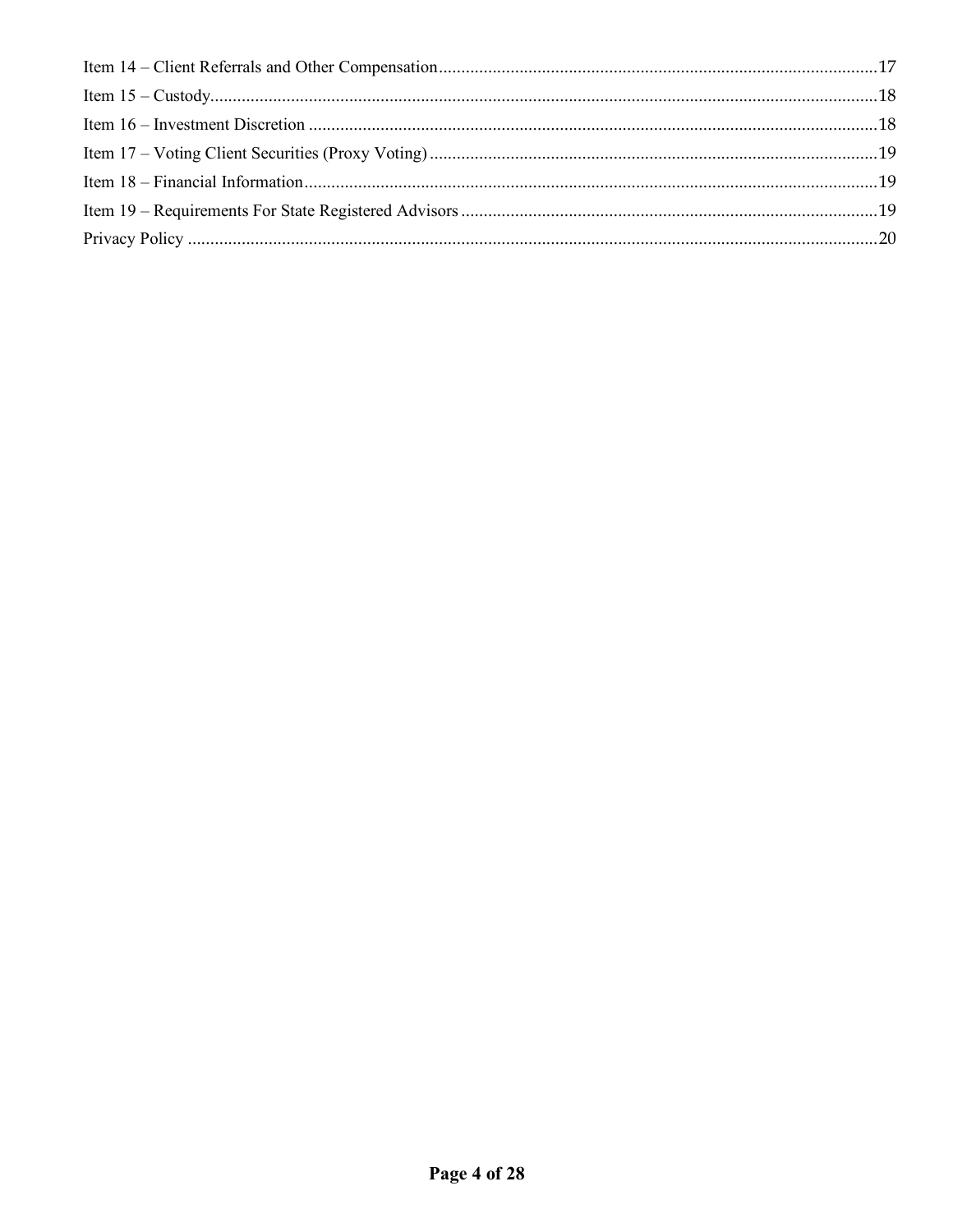#### **Item 4 – Advisory Business**

Merited Wealth, LLC ("Merited Wealth" and or "the firm") has been in business since January 1, 2019, and the principal owner is Stephen Anthony Taylor, JD, CFP®.

#### **Asset Management Services**

Merited Wealth offers asset management services by working closely with each Client to identify their investment goals and objectives as well as risk tolerance and financial situation in order to create a portfolio strategy. Merited Wealth will then construct a portfolio, consisting primarily of exchange traded equities, diversified mutual funds and/or exchange-traded funds ("ETFs") to achieve the Client's investment goals.

Merited Wealth provides these services on a continuing basis, which includes the appropriate allocation of managed assets among cash, stocks, options, mutual funds and bonds. Merited Wealth will construct, implement and monitor the portfolio to ensure it meets the goals, objectives, circumstances, and risk tolerance agreed to by the Client. Each Client will have the opportunity to place reasonable restrictions on the types of investments to be held in their respective portfolio, subject to acceptance by the Advisor.

At no time will Merited Wealth accept or maintain custody of a Client's funds or securities. All Client assets will be managed within their designated account[s] at the Custodian, pursuant to the Client investment advisory agreement. For additional information, please see Item 12 – Brokerage Practices and Item 15 - Custody.

#### **AssetMark, Inc. – Advisory Model**

Merited Wealth has a Platform Agreement with AssetMark in order to offer AssetMark investment solutions. Merited Wealth serves as advisor pursuant to agreement with Assetmark and may serve as portfolio manager on accounts.

- Clients of Merited Wealth are required to complete the AssetMark Client Services Agreement (CSA) as part of the account opening process.
- For more information regarding the AssetMark Platform, refer to AssetMark Platform Disclosure Brochure.

#### **Financial Planning**

Merited Wealth offers financial planning services, which involves preparing a written financial plan covering specific or multiple topics a flat fee for ongoing advice or an hourly fee for advice. Our Financial Planning services typically address the following topics: Investment Planning, Personal and Business Retirement Planning, Protection Planning, Insurance Planning, Personal and Business Tax Planning, Education Planning, Portfolio Review, and Asset Allocation. We call our written financial plan a "GamePlan." When providing financial planning services, the role of your Investment Advisor Representative is to find ways to help you understand your overall financial situation, help you set clear financial objectives, identify opportunities and strategies and create action plans to achieve those objectives. Financial Planning advice given by us does not include specific recommendations of individual securities.

Our financial planning services are categorized as Wealth Teaming and Wealth Counsel. Our Wealth Teaming and Wealth Counsel service levels are outlined and updated on our website or are delivered directly to prospective and existing clients. Utilization of the Client Portal which provides a full picture of the client's financial life is an important part of our work together which we strongly encourage clients to use. Clients are able to synchronize investment accounts, banking accounts and credit card accounts to see balances in real time and track and monitor spending.

Our financial planning services may or may not involve the implementation of our recommendations. Our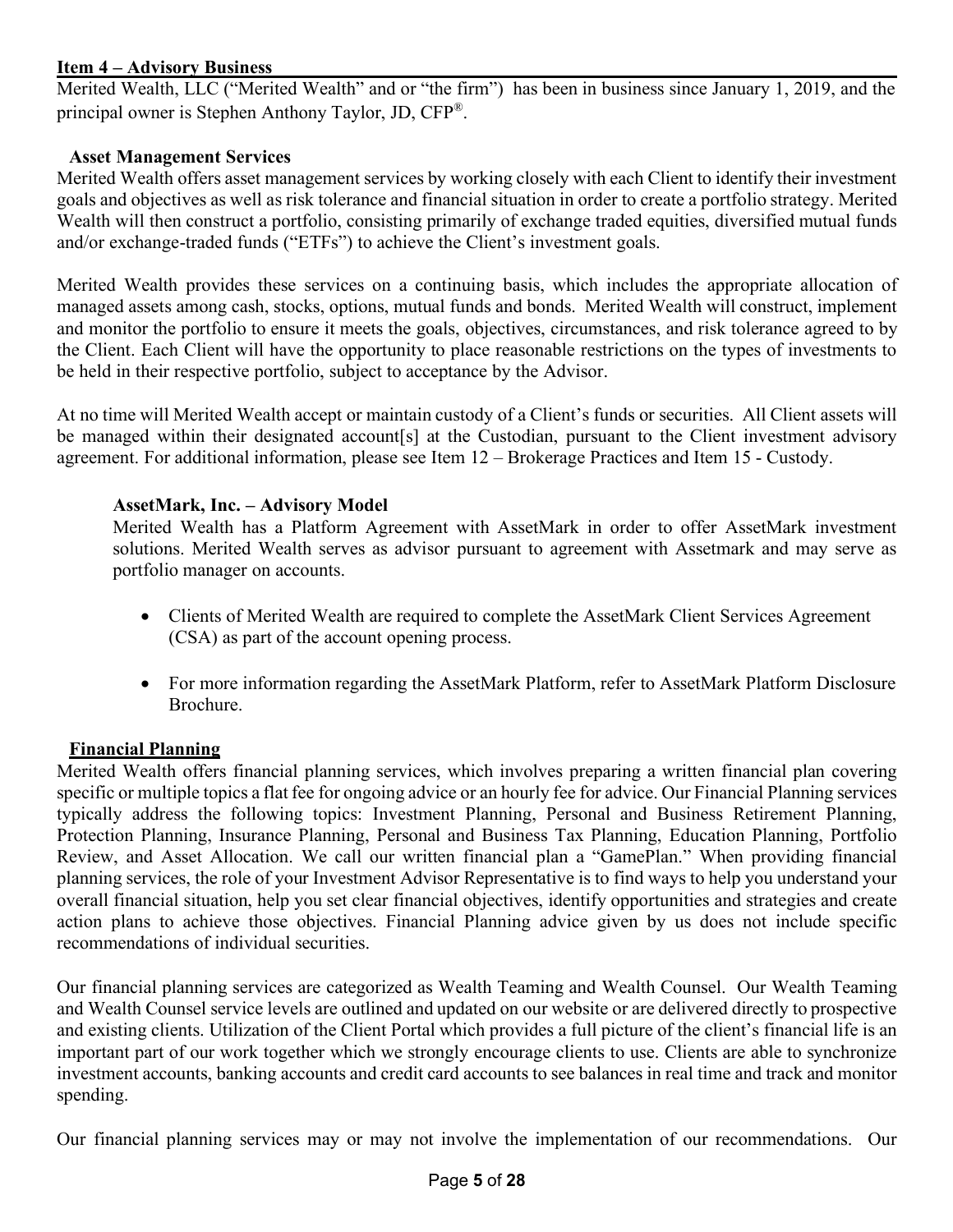financial planning services does not involve the active and ongoing monitoring or management of your investments or accounts. You have the sole responsibility for determining whether to implement, either by yourself or our assistance, our financial planning recommendations.

#### **Hourly Consulting Services**

Merited Wealth, through its IARs, can provide consulting services on an hourly or fixed fee basis. These services can include, advice regarding tax planning, investment planning, retirement planning, insurance planning, pension consulting, estate planning, cash flow/budget planning, business planning, education planning, and personal financial planning. The Planning Agreement will outline in more detail the services being offered. The services take into account information collected from the client such as financial status, investment objectives and tax status, among other data.

The investment advisor representatives may or may not deliver to the client a written analysis or report as part of the services. The investment advisor representatives tailor the hourly or fixed fee consulting services to the individual needs of the client based on the financial planning objectives chosen by the client and the investment advisor representative. The engagement terminates, whether orally or in writing, upon the notification by either client or investment advisor representative. Fees for such services are negotiable and detailed in the client agreement.

#### **Wrap Fee Programs**

Merited Wealth does not have a wrap fee program.

#### **Retirement Plans**

Merited Wealth offers services to Retirement Plan sponsors on a non-discretionary basis, and in accordance with the objectives specified memorialized within the agreement at the firm sponsor level. Merited Wealth will make recommendations to the employer or plan sponsor, consistent with the agreement, as to the menu of investment funds to be offered to Plan Participants covered by their Plan.

Services include but are not limited to: Plan design and implementation with a custodian, on-going plan review and review of plan investment choices initially and on an on-going basis. These services may be modified or revised from time to time, based on the approval of both parties.

#### **DOL Disclosure**

When Merited Wealth provides investment advice to you regarding your retirement plan account or individual retirement account, we are fiduciaries within the meaning of Title I of the Employee Retirement Income Security Act and/or the Internal Revenue Code, as applicable, which are laws governing retirement accounts. The way we make money creates some conflicts with your interests, so we operate under a special rule that requires us to act in your best interest and not put our interest ahead of yours.

Under this special rule's provisions, we must:

- Meet a professional standard of care when making investment recommendations (give prudent advice);
- Never put our financial interests ahead of yours when making recommendations (give loyal advice);
- Avoid misleading statements about conflicts of interest, fees, and investments;
- Follow policies and procedures designed to ensure that we give advice that is in your best interest;
- Charge no more than is reasonable for our services; and
- Give you basic information about conflicts of interest.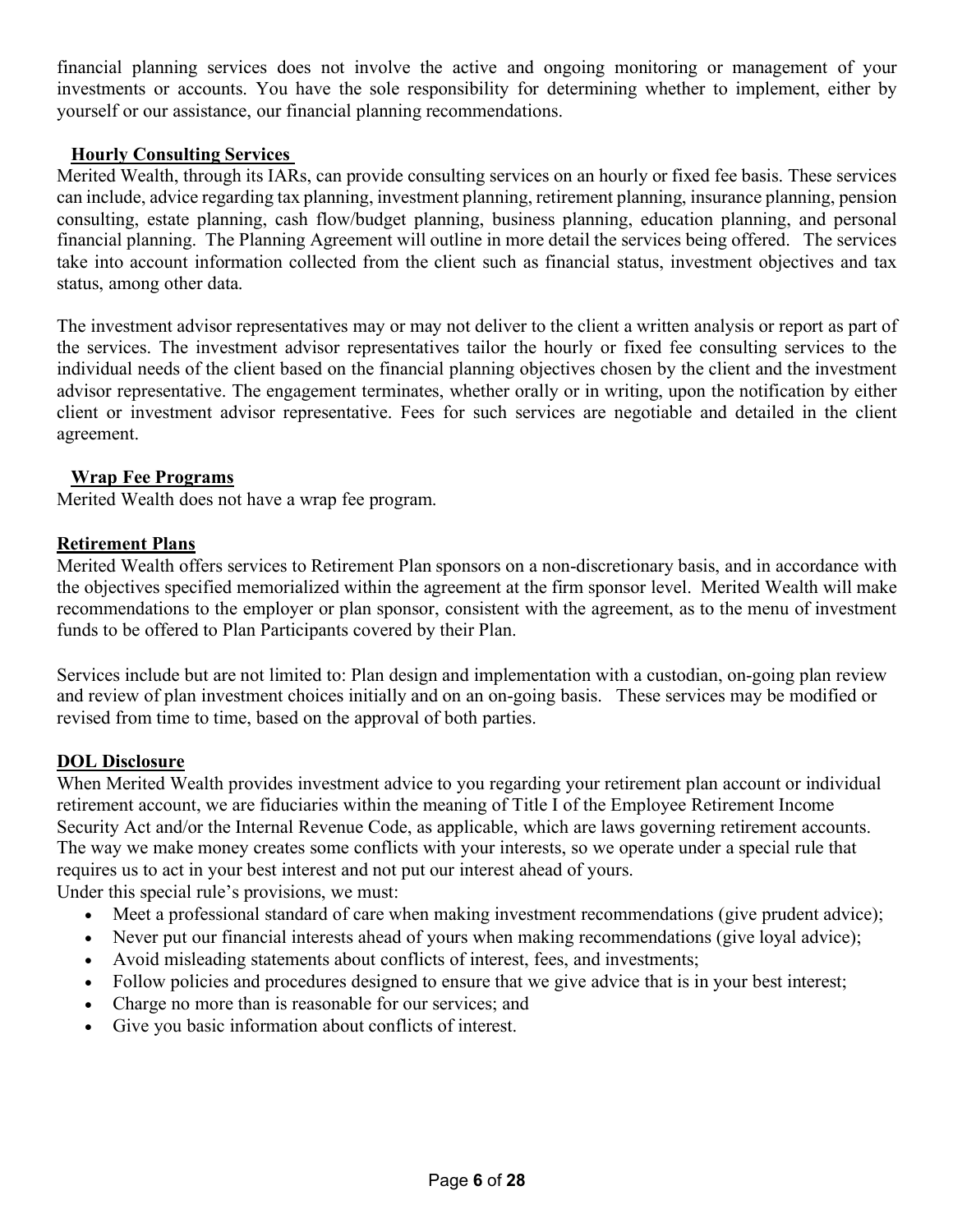#### **Assets Under Management**

| <b>Assets Under Management</b> | <b>Assets</b> |
|--------------------------------|---------------|
| Discretionary Assets           | \$78,472,350  |
| Non-Discretionary Assets       | 9,177,563     |
| <b>Total</b>                   | \$87,649,913  |

As of December 31, 2021, Merited Wealth manages approximately:

Clients may request more current information at any time by contacting the Advisor

#### **Item 5 – Fees and Compensation**

#### **Asset Management Services**

The specific manner in which fees are charged by the firm is established in a client's written agreement and account application between the client and Merited Wealth – up to 2.0% of assets under management. The account fee is typically a straight percentage based on the value of all assets in the account, including cash holdings. The account fee also may be structured on a tiered basis, with a reduced percentage rate based on reaching certain thresholds. The client will not be charged above the % listed above.

Fees and compensation for using the AssetMark Platform, are provided in more detail in the AssetMark Platform Disclosure Brochure. Discretionary Manager Fee schedules are included in the Client Billing Authorization or the Appendix A to the Client Service Agreement The fees applicable to each Account on the AssetMark Platform can include:

- 1. Financial Advisor Fee,
- 2. Combined Platform Fee, which will now include the Custody Fee and any Strategist or Manager Supplemental Fee, if applicable,
- 3. Initial Consulting Fees;
- 4. Other fees for special services may also be charged. The Client should consider all applicable fees.

Clients' Advisory Fees are collected by Assetmark from client accounts. Assetmark pays Merited Wealth their fee agreed upon and outlined in Client's Investment Advisory Agreement with Merited Wealth. Assetmark will retain the portion of the total collected fee owed them pursuant to Assetmark's agreement with client.

Client fees are payable quarterly, in advance, based on assets under management. Clients may terminate AssetMark accounts at any time and receive a full pro-rata refund of any unearned fees.

#### **Fees for Financial Planning Services**

Merited Wealth provides financial planning services under either an hourly or flat fee arrangement. Our hourly fee is \$250 per hour. Our Flat fee agreements are typically for one (1) year in a range of \$1,500 - \$10,000 and are paid on a monthly basis. Before commencing financial planning services, Merited Wealth will provide either an estimate of the approximate hours needed to complete the requested financial planning services or a flat fee for the GamePlan or Annual Flat Fee for ongoing services.

For our Wealth Teaming and Wealth Management services, the client may pay an upfront flat fee, and then an annual fee, paid on a monthly basis, beginning at the next month agreed to by client and Merited Wealth.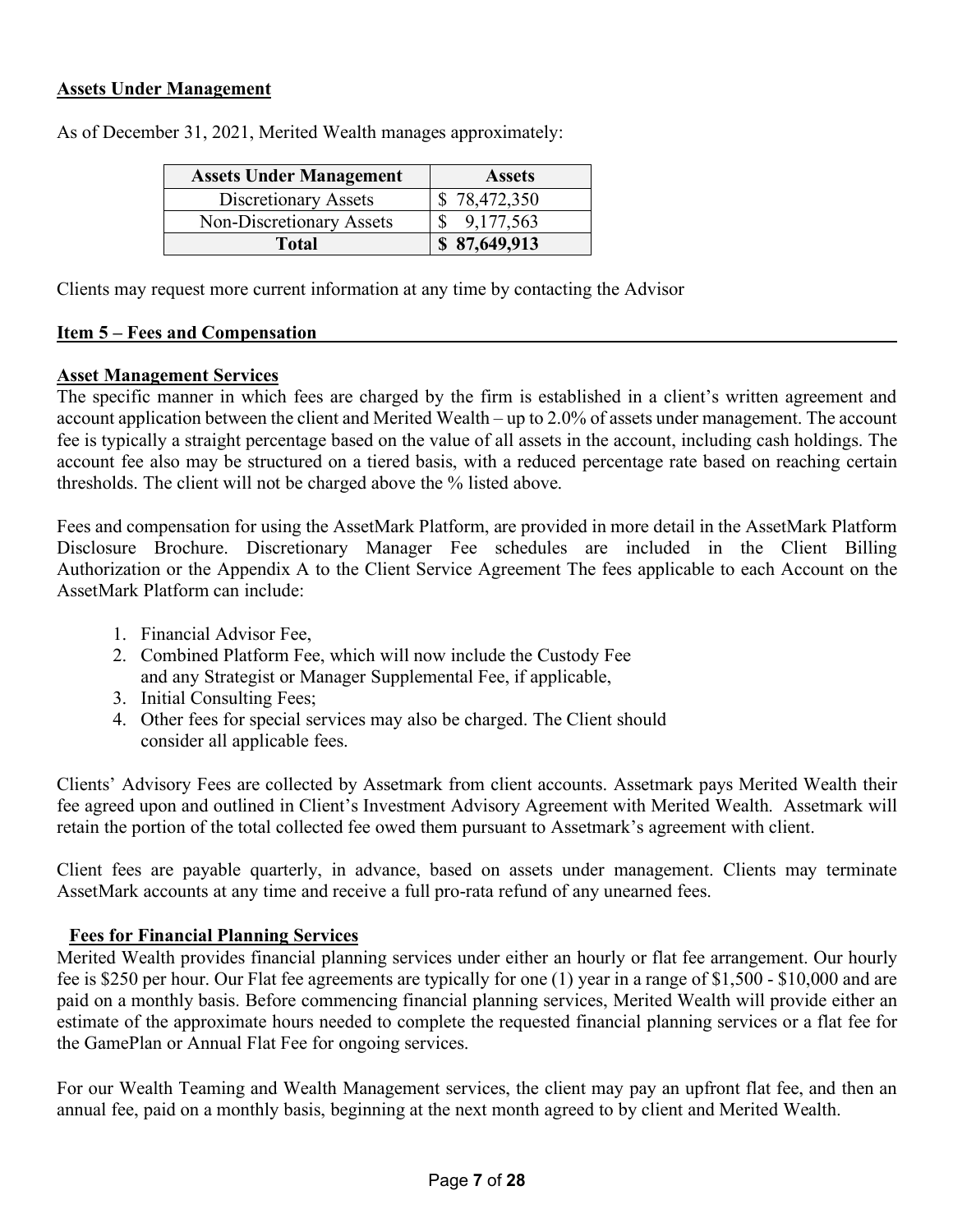#### **Other Fee Terms for Financial Planning Services**

You may pay the financial planning fees by submitting payment directly (for example, by check) or through credit card or ACH through a Bank. Such fees can be paid from a personal or business bank account or an investment account.

• You should notify Merited Wealth within ten (10) days of receipt of an invoice if you have questions about or dispute any billing entry.

To the extent Merited Wealth engages an outside professional (i.e., attorney, independent investment adviser or accountant) while providing financial planning services to you, Merited Wealth will be responsible for the payment of the fees for the services of such an outside professional, and you will not be required to reimburse Merited Wealth for such payments. To the extent that you personally engage such an outside professional, you will be responsible for the payment of the fees for the services of such an outside professional, and Merited Wealth will not be required to reimburse Client for such payments.

If you elect to have your Investment Adviser Representative provide you services in his or her Outside Business Activity as described below, your Investment Adviser Representative at his or her discretion may waive or reduce the advisory fee charged for these services by the amount of the compensation received by your Investment Adviser Representative from such Outside Business Activity. Any reduction of the investment advisory fee will not exceed 100% of the outside compensation received.

#### **Prepayment of Fees**

The Financial Planning services continue in effect until terminated by either party (i.e., Merited Wealth or you) by providing written notice of termination to the other party. Any unearned fees will be promptly refunded by Merited Wealth to you. Fee refunds will be determined at the time of termination, if any.

To the extent mutual funds are selected the annual advisory fee set forth above does not include the customary fees and expenses associated with investing in mutual funds or other costs of establishing and maintaining an account with mutual funds including Rule 12b-1 fees and expenses. In addition to the annual advisory fee each mutual fund in which your assets are invested will incur separate investment advisory fees and other expenses for which you will bear a proportionate share.

#### **Item 6 – Performance-Based Fees and Side-by-Side Management**

Merited Wealth does not accept performance-based fees or other fees based on a share of capital gains on or capital appreciation of the assets of a client.

#### **Item 7 – Types of Clients**

Merited Wealth generally provides advisory services to the following Types of Clients:

- Individuals
- High-Net-Worth Individuals
- Entrepreneurs, Self-Employed Professionals and Executives.
- Corporations regarding their Company Sponsored Retirement Plans.
	- o 3(21) Non-Discretionary Services
	- o Participant Services

Merited Wealth does not have a minimum investment account size to work with clients. Merited Wealth has a stated minimum overall fee received, whether through financial planning fees or investment management fees, to work with clients. Such minimum fee can met through either financial planning fees, investment

#### Page **8** of **28**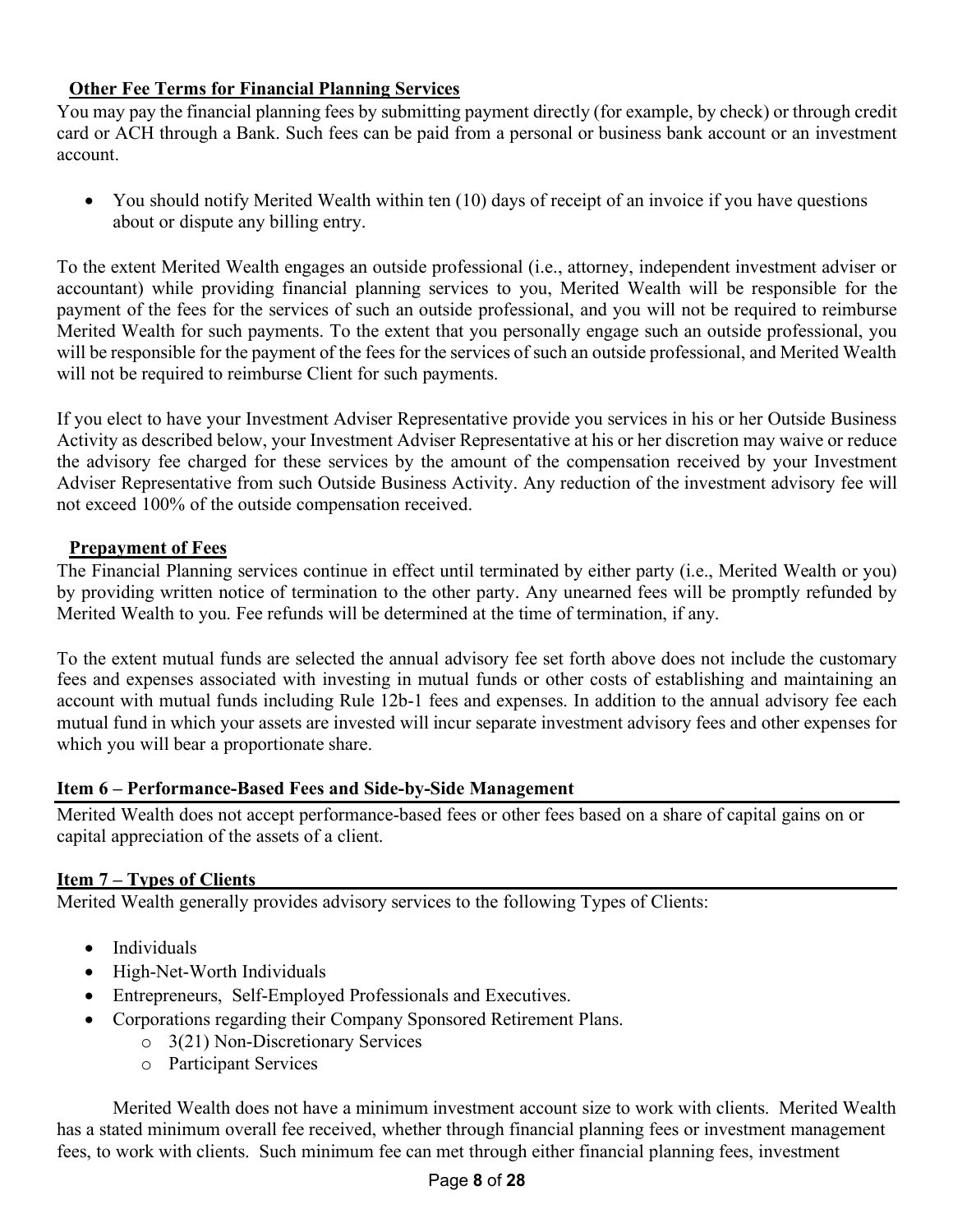management fees or a combination of both. Merited Wealth may raise or lower such minimum on a case by case basis.

#### **Item 8 – Methods of Analysis, Investment Strategies and Risk of Loss**

Merited Wealth primarily employs a fundamental, technical and cyclical method of analysis in developing investment strategies for its Clients. Research and analysis from Merited Wealth is derived from numerous sources, including financial media companies, third-party research materials, Internet sources, and review of company activities, including annual reports, prospectuses, press releases and research prepared by others.

- **Charting Analysis -** Charting analysis utilizes various market indicators as investment selection criteria. These criteria are generally pricing trends that may indicate movement in the markets. Assets are deemed suitable if they meet certain criteria to indicate that they are a strong investment with a value discounted by the market. While this type of analysis helps the Advisor in evaluating a potential investment, it does not guarantee that the investment will increase in value. Assets meeting the investment criteria utilized in the technical and charting analysis may lose value and may have negative investment performance. The Advisor monitors these market indicators to determine if adjustments to strategic allocations are appropriate.
- **Fundamental Analysis -** Fundamental analysis utilizes economic and business indicators as investment selection criteria. This criteria consists generally of ratios and trends that may indicate the overall strength and financial viability of the entity being analyzed. Assets are deemed suitable if they meet certain criteria to indicate that they are a strong investment with a value discounted by the market. While this type of analysis helps the Advisor in evaluating a potential investment, it does not guarantee that the investment will increase in value. Assets meeting the investment criteria utilized in the fundamental analysis may lose value and may have negative investment performance. The Advisor monitors these economic indicators to determine if adjustments to strategic allocations are appropriate. More details on the Advisor's review process are included below in "Item 13 – Review of Accounts".
- **Technical Analysis -** Technical analysis involves the analysis of past market data rather than specific company data in determining the may recommend or implementations made to clients. Technical analysis may involve the use of charts to identify market patterns and trends, which may be based on investor sentiment rather than the fundamentals of the company. The primary risk in using technical analysis is that spotting historical trends may not help to predict such trends in the future. Even if the trend will eventually reoccur, there is no guarantee that Merited Wealth will be able to accurately predict such a reoccurrence.

Merited Wealth can also introduce clients to investment platforms offered through AssetMark. Investment Advisor Representatives advise on the selection of, independent investment managers who provide discretionary management of individual portfolios using a variety of different securities analysis methods, sources of information and investment strategies. Clients will receive a separate disclosure brochure from these investment managers regarding their investment advisory services.

#### **Risk of Loss**

Investing in securities involves risks. Securities fluctuate and can lose value. Clients should be prepared to bear the potential risk of loss. Merited Wealth will assist Clients in determining an appropriate strategy based on their tolerance for risk and other factors noted above. However, there is no guarantee that a Client will meet their investment goals.

While the methods of analysis help the Advisor in evaluating a potential investment, it does not guarantee that the investment will increase in value. Assets meeting the investment criteria utilized in these methods of analysis may lose value and may have negative investment performance. The risks associated with a particular strategy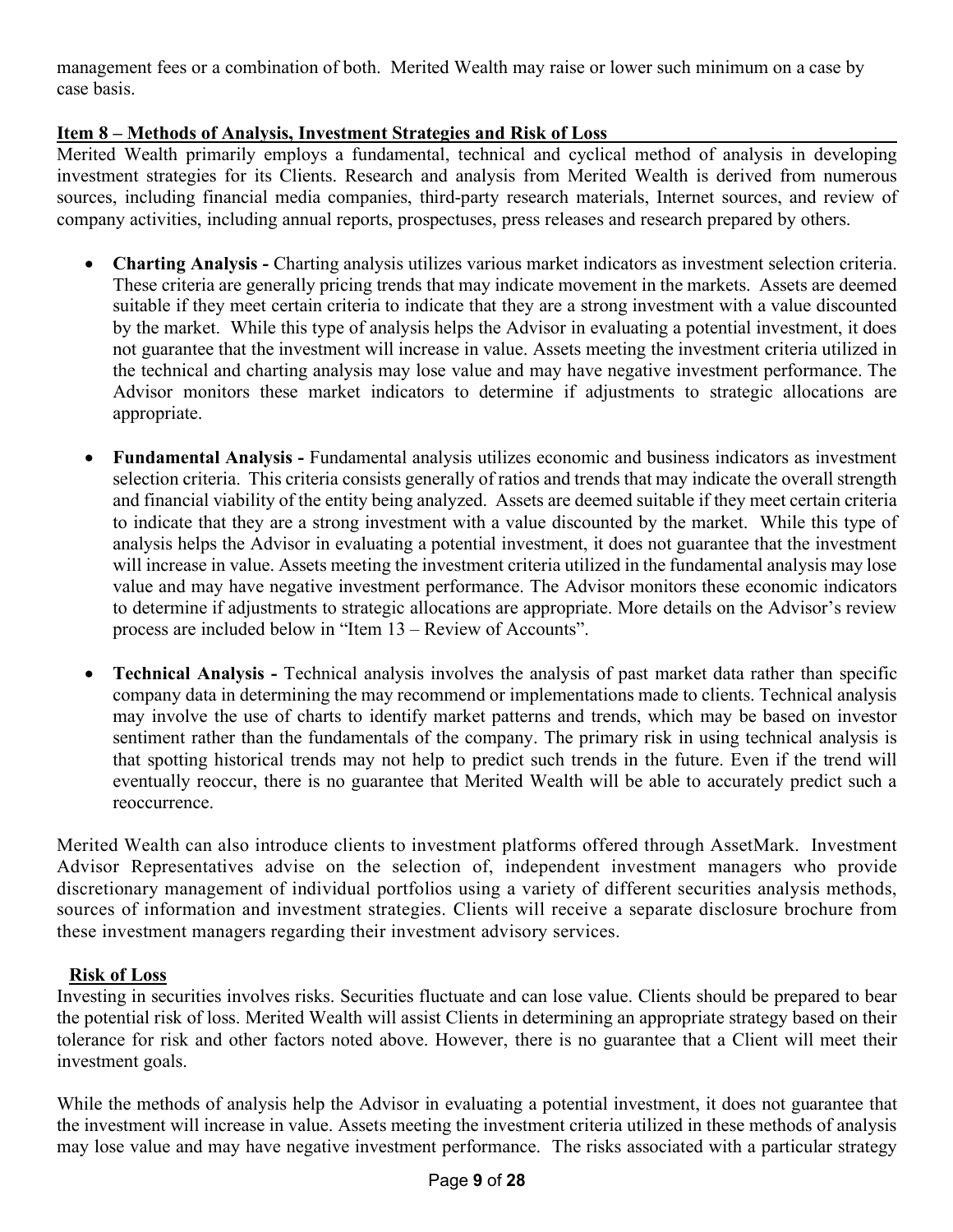are reviewed in advance. The Advisor will work with each Client to determine their tolerance for risk as part of the portfolio construction process. Below is a list of risks that should be considered prior to investing that may apply to the particular investment held in a particular account. Additional unforeseen risks may apply and affect investment performance.

- **Business Risk –** the measure of risk associated with a particular security. It is also known as unsystematic risk and refers to the risk associated with a specific issuer of a security. Generally speaking, all businesses in the same industry have similar types of business risk. More specifically, business risk refers to the possibility that the issuer of a particular company stock or a bond may go bankrupt or be unable to pay the interest or principal in the case of bonds.
- **Call Risk –** the risk specific to bond issues and refers to the possibility that a debt security will be called prior to maturity. Call risk usually goes hand in hand with reinvestment risk because the bondholder must find an investment that provides the same level of income for equal risk. Call risk is most prevalent when interest rates are falling, as companies trying to save money will usually redeem bond issues with higher coupons and replace them on the bond market with issues with lower interest rates.
- **Company Specific Risk** an unsystemic risk specific to a certain company's operations, executive decisions and reputation which is difficult to quantify
- **Concentration Risk** concentrated portfolios are an aggressive and highly volatile approach to trading and investing and should be viewed as complementary to a stable, highly predictable investment approach. Concentrated portfolios hold fewer different stocks than a diversified portfolio and are much more likely to experience sudden dramatic price swings. In addition, the rise or drop in price of any given holding in the portfolio is likely to have a larger impact on portfolio performance, than a more broadly diversified portfolio.
- **Credit Risk –** the risk that an investor could lose money if the issuer or guarantor of a fixed income security is unable or unwilling to meet its financial obligations.
- **Currency/Exchange Rate Risk** the risk of a change in the price of one currency against another.
- **Force Majeure** a natural and unavoidable catastrophe that interrupts the expected course of events, market structure and access to funds.
- **Interest Rate Risk**  the risk that fixed income securities will decline in value because of an increase in interest rates; a bond or a fixed income fund with a longer duration will be more sensitive to changes in interest rates than a bond or bond fund with a shorter duration.
- **Inflationary Risk** the risk that future inflation will cause the purchasing power of cash flow from an investment to decline.
- **Legislative Risk –** the risk of a legislative ruling resulting in adverse consequences.
- **Liquidity Risk –** the possibility that an investor may not be able to buy or sell an investment as and when desired or in sufficient quantities because opportunities are limited.
- **Market Risk** the risk that the value of securities may go up or down, sometimes rapidly or unpredictably, due to factors affecting securities markets generally or particular industries. This is a risk that will affect all securities in the same manner caused by some factor that cannot be controlled by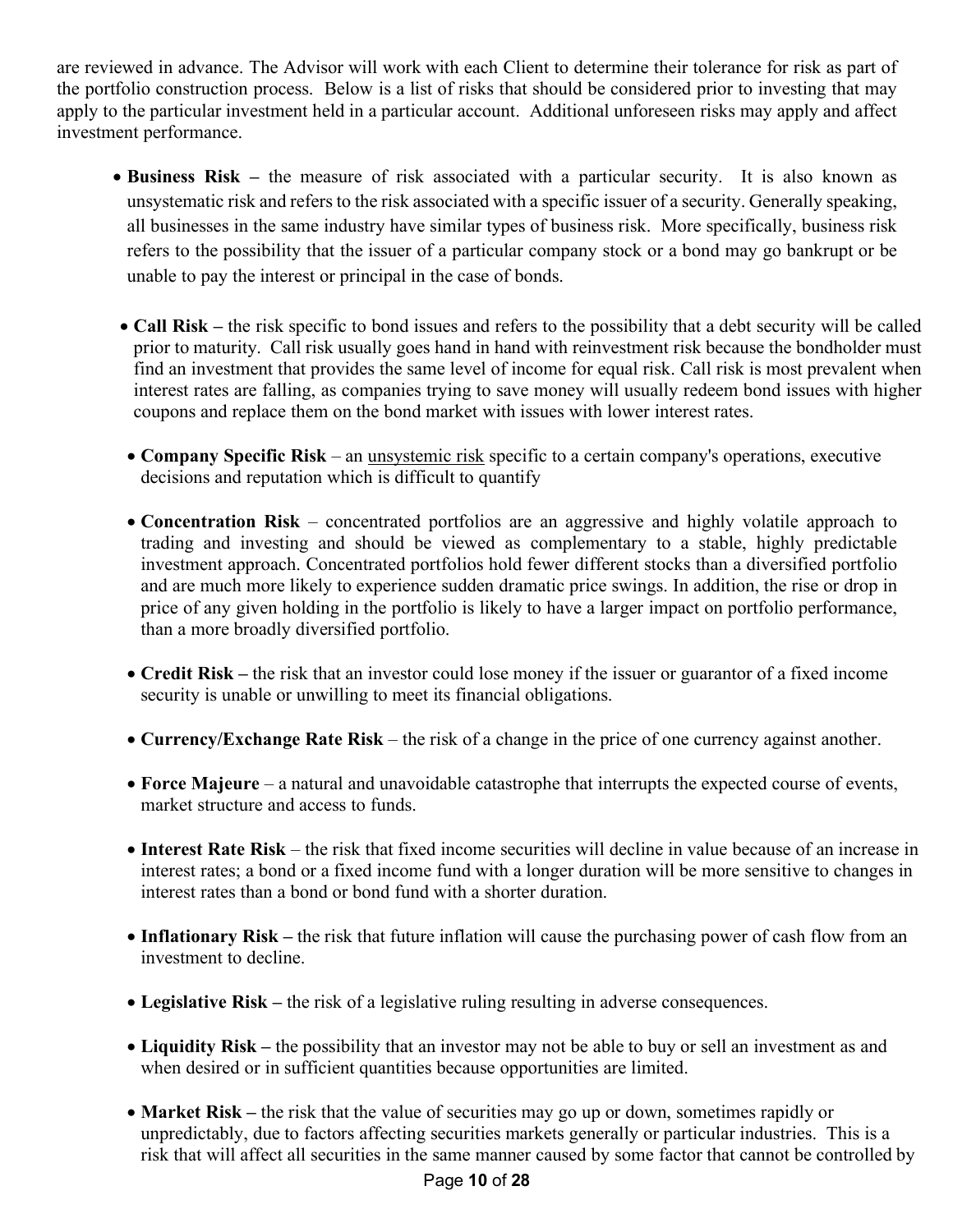diversification

- **Reinvestment Risk –** the risk that falling interest rates will lead to a decline in cash flow from an investment when its principal and interest payments are reinvested at lower rates.
- **Social/Political Risk –** the possibility of nationalization, unfavorable government action or social changes resulting in a loss of value.
- **Taxability Risk –** the risk that a security that was issued with tax-exempt status could potentially lose that status prior to maturity. Since municipal bonds carry a lower interest rate than fully taxable bonds, the bond holders would end up with a lower after-tax yield than originally planned.
- **Terrorism Risk** an act of terror or calculated use of violence against the country, market structure or individuals.

The firms' methods of analysis and investment strategies do not represent any significant or unusual risks however all strategies have inherent risks and performance limitations.

#### **Types of Investments (Examples, not limitations)**

Investment advisor representatives of Merited Wealth allocate a client's assets as appropriate to help them reach their individual investment objectives within their time horizon in a manner consistent with their risk profile. Client funds are allocated appropriately in such investments as listed below:

- **Alternative Investments**  The performance of alternative investments (limited partnerships) can be volatile and may have limited liquidity. An investor could lose all or a portion of their investment. Such investments often have concentrated positions and investments that may carry higher risks. Client should only have a portion of their assets in these investments.
- **Annuities** are a retirement product for those who may have the ability to pay a premium now and want to guarantee they receive certain monthly payments or a return on investment later in the future. Annuities are contracts issued by a life insurance company designed to meet requirement or other long-term goals. An annuity is not a life insurance policy.
- **Variable Annuities** If client purchases a variable annuity that is part of the program, client will receive a prospectus and should rely solely on the disclosure contained in the prospectus with respect to the terms and conditions of the variable annuity. Client should also be aware that certain riders purchased with a variable annuity may limit the investment options and the ability to manage the subaccounts. Variable annuities typically offer:
	- Regular stream of income or a lump sum payout at a future time
	- Tax-deferred treatment of earnings
	- Death benefits

Variable annuities are designed to be long-term investments, to meet retirement and other longrange goals. Variable annuities are not suitable for meeting short-term goals because substantial taxes and insurance company charges apply if money is withdrawn early. Variable annuities also involve investment risks, like mutual funds.

• **Cash Positions** – Based on a perceived or anticipated market conditions and/or events, certain assets may be taken out of the market and held in a defensive cash position. All cash may be included as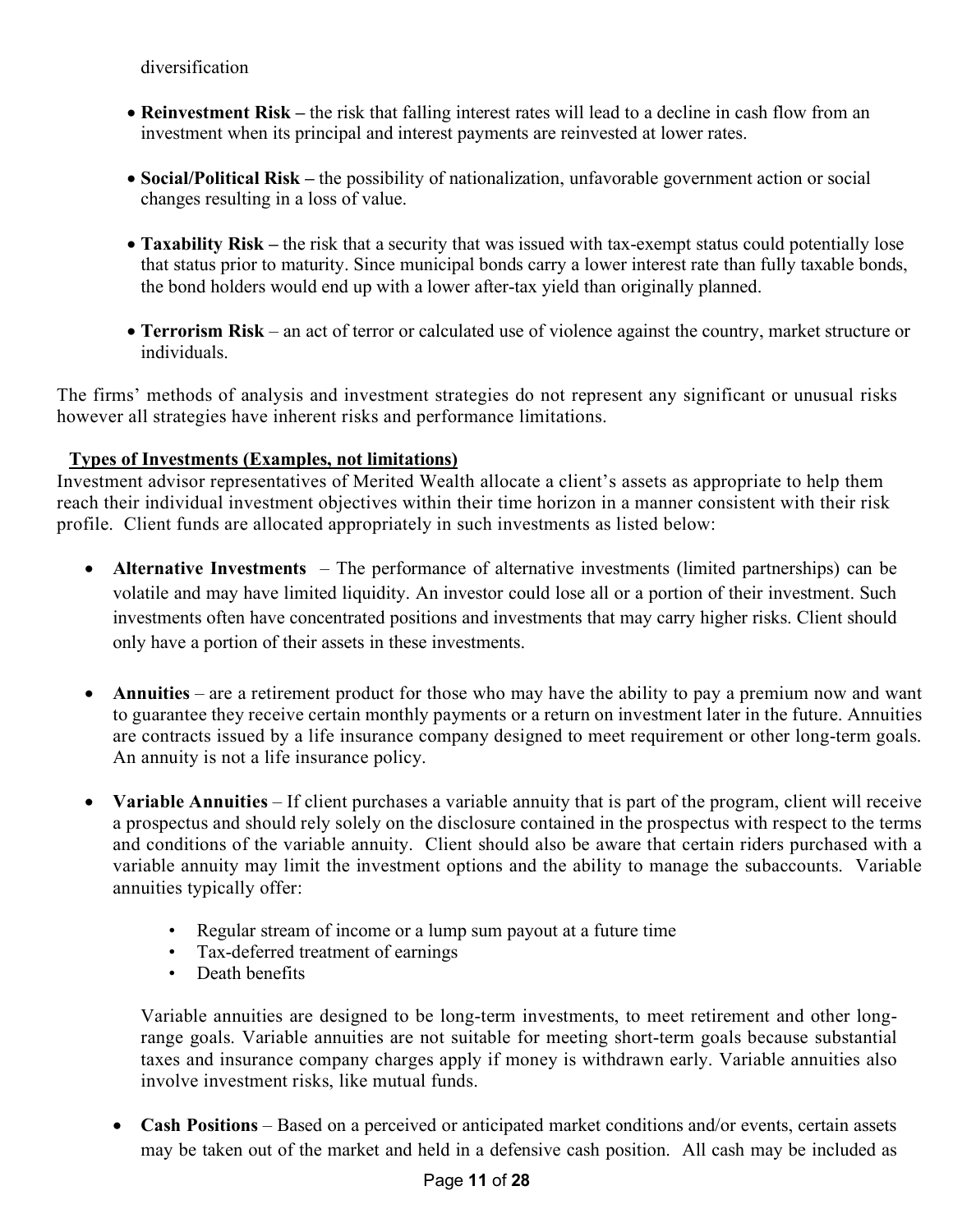assets subject to the agreed upon advisory fee. Other investment types may be included as appropriate for a particular client and their respective trading objectives. Merited Wealth, Inc. generally invest client's cash balances in money market funds, FDIC Insured Certificates of Deposit, high-grade commercial paper and/or government backed debt instruments. Ultimately, we try to achieve a reasonable return on our client's cash balances through relatively low-risk conservative investments.

- **Equity**  investment generally refers to buying shares of stocks in return for receiving a future payment of dividends and/or capital gains if the value of the stock increases. The value of equity securities may fluctuate in response to specific situations for each company, industry conditions and the general economic environment.
- **Exchange Traded Funds (ETFs)**  An ETF is a portfolio of securities invested to track a market index like an index mutual fund, but the shares are traded on an exchange like an equity. An ETF share price fluctuates intraday depending on market conditions instead of having a net asset value (NAV) that is calculated once at the end of the day. The shares may trade at a premium or discount; and as a result, investors pay when purchasing shares and receive more or less than when selling shares. The supply of ETF shares is regulated through a mechanism known as creation and redemption that involves large, specialized investors, known as authorized participants (APs). Authorized participants are large financial institutions with a high degree of buying power, such as market makers, banks or investment companies that provide market liquidity. When there is a shortage of shares in the market, the authorized participant creates more (creation). Conversely, the authorized participant will reduce shares in circulation (redemption) when supply falls short of demand. Multiple authorized participants help improve the liquidity of a particular ETF and stabilize the share price. To the extent that authorized participants cannot or are otherwise unwilling to engage in creation and redemption transactions, shares of an ETF tend to trade at a significant discount or premium and may face trading halts and delisting from the exchange.

The performance of ETFs is subject to market risk, including the complete loss of principal. ETFs also have a trading risk based on cost inefficiency if the ETFs are actively traded and a liquidity risk if the ETFs has a large price spread and low trading volume. In addition, investors buying or selling shares in the secondary market pay brokerage commissions, which is a cost not incurred by mutual funds. Like mutual funds, shares of an ETF represent a partial ownership of an underlying portfolio of securities.

- **Leveraged ETFs**  A leveraged ETF is a marketable security that uses financial derivatives and debt to amplify the returns of an underlying index. While a traditional ETF typically tracks the securities in its underlying index on a one-to-one basis, a leveraged ETF may aim for a 2:1 or 3:1 ratio. Leveraged ETFs are available for most indexes, such as the Nasdaq 100 and the Dow Jones Industrial Average (DJIA). Leveraged ETFs have higher fees and will not obtain their objective to multiple index returns over the long-term because of compound interest and sequence ofreturns.
- **Inverse ETFs** An inverse EFT seeks to deliver inverse returns of underlying indexes. To achieve their investment results, inverse ETFs generally use derivative securities, such as swap agreements, forwards, futures contracts and options. Inverse ETFs are designed for speculative traders and investors seeking tactical day trades against their respective underlying indexes. Inverse ETFs only seek investment results that are the inverse of their benchmarks' performances for one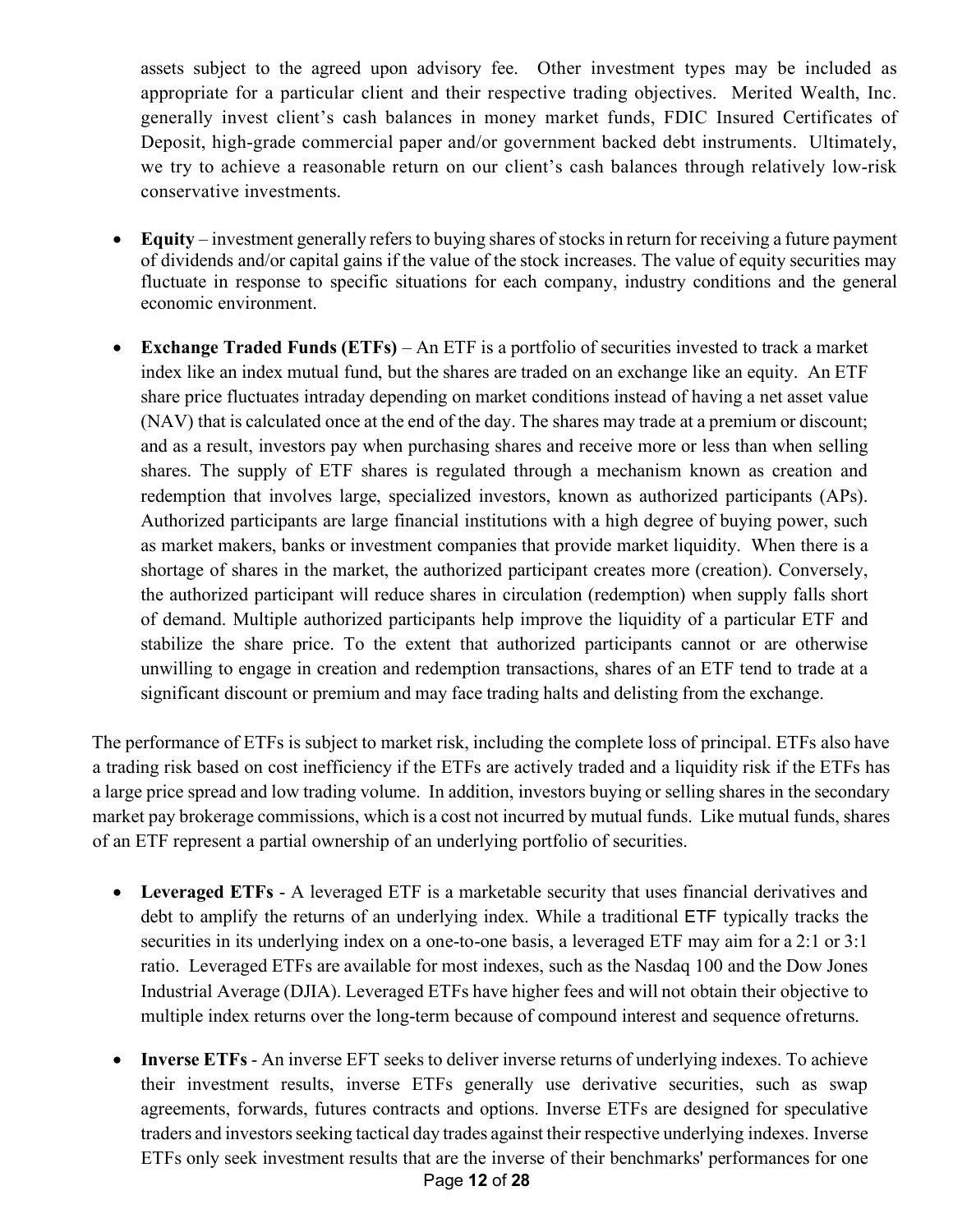day only. Inverse ETFs carry many risks and are not suitable for risk-adverse investors. This type of ETF is best suited for sophisticated, highly risk-tolerant investors who are comfortable with taking on the risks inherent to inverse ETFs. The principal risks associated with investing in inverse ETFs include compounding risk, derivative securities risk, correlation risk and short sale exposure risk. Compounding risk is one of the main types of risks affecting inverse ETFs. Inverse ETFs held for periods longer than one day are affected by compounding returns. Since an inverse ETF has a single-day investment objective of providing investment results that are one times the inverse of its underlying index, the fund's performance likely differs from its investment objective for periods greater than one day. Investors who wish to hold inverse ETFs for periods exceeding one day must actively manage and rebalance their positions to mitigate compounding risk.

- **Exchange-Traded Notes (ETNs)** An ETN is a senior unsecured debt obligation designed to track the total return of an underlying market index or other benchmark. ETNs may be linked to a variety of assets, for example, commodity futures, foreign currency and equities. ETNs are similar to ETFs in that they are listed on an exchange and can typically be bought or sold throughout the trading day.
- **Fixed Income** investments generally pay a return on a fixed schedule, though the amount of the payments can vary. This type of investment can include corporate and government debt securities, leveraged loans, high yield, and investment grade debt and structured products, such as mortgage and other asset-backed securities, although individual bonds may be the best-known type of fixed income security. In general, the fixed income market is volatile and fixed income securities carry interest rate risk. (As interest rates rise, bond prices usually fall, and vice versa. This effect is usually more pronounced for longer-term securities.) Fixed income securities also carry inflation risk, liquidity risk, call risk, and credit and default risks for both issuers and counterparties. The risk of default on treasury inflation protected/inflation linked bonds is dependent upon the U.S. Treasury defaulting (extremely unlikely); however, they carry a potential risk of losing share price value, albeit rather minimal. Risks of investing in foreign fixed income securities also include the general risk of non-U.S. investing described below.
- **Mutual Funds** a pool of funds collected from many investors for the purpose of investing in securities such as stocks, bonds, money market instruments and similar assets.
- **Open-End Mutual Funds** a type of mutual fund that does not have restrictions on the amount of shares the fund will issue and will buy back shares when investors wish to sell. Investing in mutual funds carries the risk of capital loss and thus you may lose money investing in mutual funds. All mutual funds have costs that lower investment returns. The funds can be of bond "fixed income" nature (lower risk) or stock "equity" nature
- **Closed-End Mutual Funds** a type of mutual fund that raises a fixed amount of capital through an initial public offering (IPO). The fund is then structured, listed and traded like a stock on a stock exchange. Clients should be aware that closed-end funds available within the program are not readily marketable. To provide investor liquidity, the funds may offer to repurchase a certain percentage of shares at net asset value on a periodic basis. Thus, clients may be unable to liquidate all or a portion of their shares in these types of funds.
- Page **13** of **28** • **Alternative Strategy Mutual Funds** – Certain mutual funds available in the program invest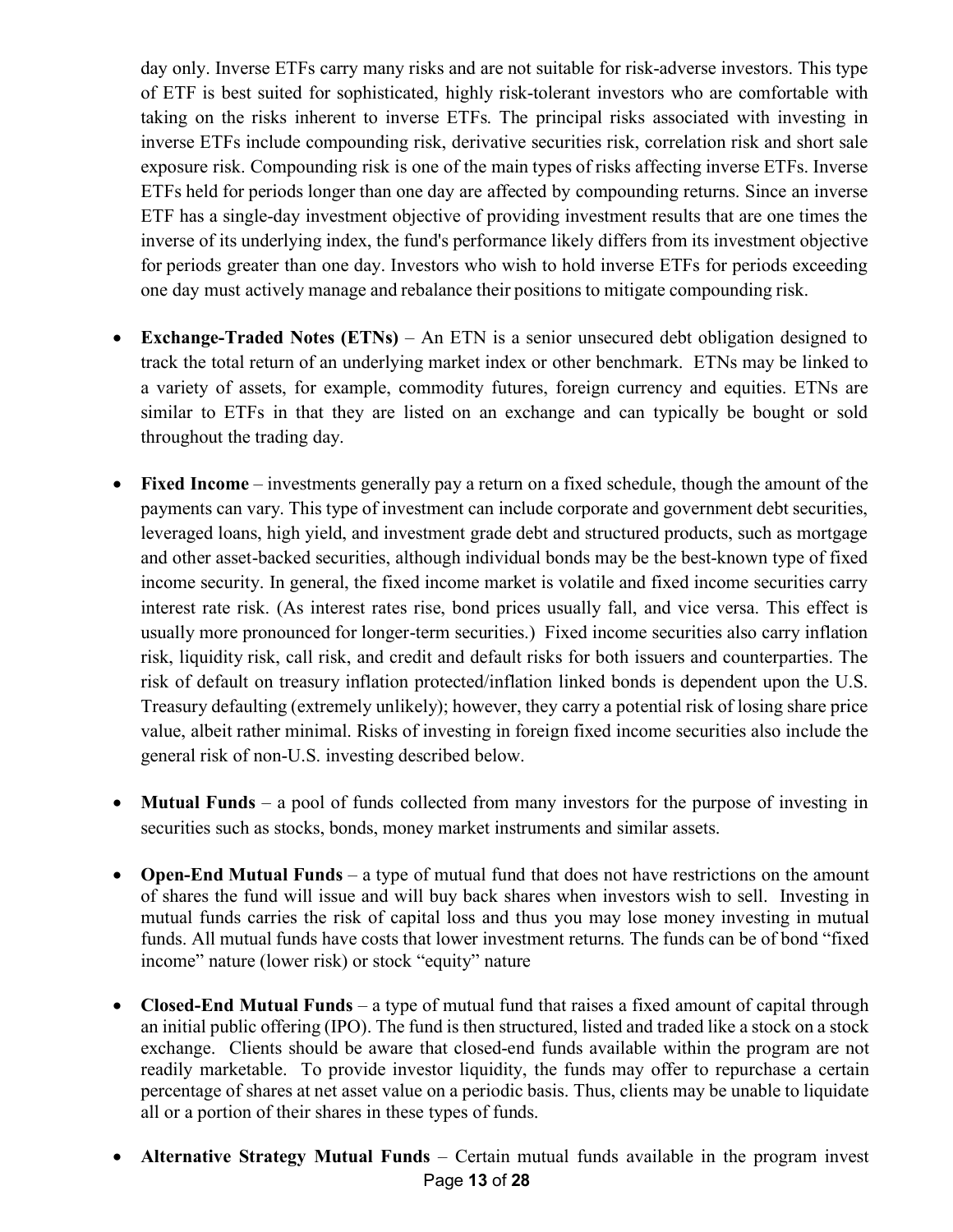primarily in alternative investments and/or strategies. Investing in alternative investments and/or strategies may not be suitable for all investors and involves special risks, such as risks associated with commodities, real estate, leverage, selling securities short, the use of derivatives, potential adverse market forces, regulatory changes and potential illiquidity. There are special risks associated with mutual funds that invest principally in real estate securities, such as sensitivity to changes in real estate values and interest rates and price volatility because of the fund's concentration in the real estate industry.

- **Non-U.S. Securities**  present certain risks such as currency fluctuation, political and economic change, social unrest, changes in government regulation, differences in accounting and the lesser degree of accurate public information available.
- **Margin Borrowings**  The use of short-term margin borrowings may result in certain additional risks to a Client. For example, if securities pledged to brokers to secure a Client's margin accounts decline in value, the Client could be subject to a "margin call", pursuant to which it must either deposit additional funds with the broker or be the subject of mandatory liquidation of the pledged securities to compensate for the decline in value.
- **Regulation D Private Placements** Under the federal securities laws, any offer or sale of a security must either be registered with the SEC or meet an exemption. Regulation D under the Securities Act provides a number of exemptions from the registration requirements, allowing some companies to offer and sell their securities without having to register the offering with the SEC. However, a "Form D" must be electronically filed with the SEC after they first sell their securities. Form D is a brief notice that includes the names and addresses of the company's promoters, executive officers and directors, and some details about the offering, but contains little other information about the company.
- **Short Sales** A short sale involves the sale of a security that the Client does not own in the hope of purchasing the same security at a later date at a lower price. To make delivery to the buyer, the Client must borrow the security and is obligated to return the security to the lender, which is accomplished by a later purchase of the security. The Client realizes a profit or a loss as a result of a short sale if the price of the security decreases or increases respectively between the date of the short sale and the date on which the Client covers its short position, i.e., purchases the security to replace the borrowed security. A short sale involves the theoretically unlimited risk of an increase in the market price of the security that would result in a theoretically unlimited loss.
- **Unit Investment Trust (UIT)** An investment company that offers a fixed, unmanaged portfolio, generally of stocks and bonds, as redeemable "units" to investors for a specific period. It is designed to provide capital appreciation and/or dividend income. UITs can be resold in the secondary market. A UIT may be either a regulated investment corporation (RIC) or a grantor trust. The former is a corporation in which the investors are joint owners; the latter grants investors proportional ownership in the UIT's underlying securities.

Past performance is not a guarantee of future returns. Investing in securities and other investments involve a risk of loss that each Client should understand and be willing to bear. Clients are reminded to discuss these risks with the Advisor.

#### **Item 9 – Disciplinary Information**

There are no legal, regulatory or disciplinary events involving Merited Wealth or any of its Supervised Persons.

#### **Item 10 – Other Financial Industry Activities and Affiliations**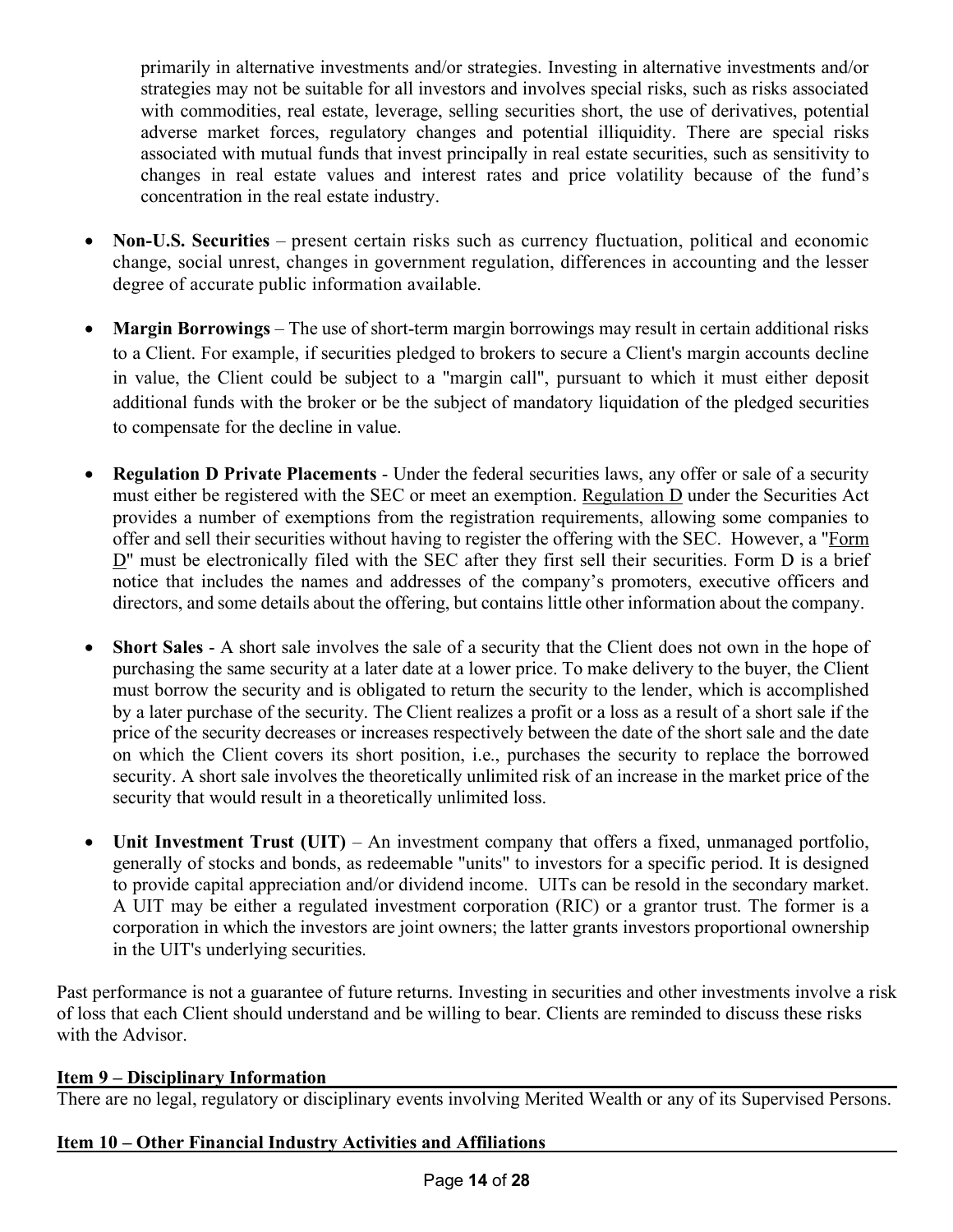#### **Legal Services**

Stephen A. Taylor is an attorney. From time to time, he will offer clients legal document preparation services from this activity. Clients should be aware that these services, for additional compensation, involve a conflict of interest; however, an investment advisor has a fiduciary duty to act in a client's best interest. Furthermore, the Florida Bar has stated that in providing both legal and non-legal services to the same client, legal fees should be reduced to some amount to take into account the other compensation received.

#### **Insurance Agent**

Clients can work with their investment adviser representative in his or her separate capacity as an insurance agent. When acting in his or her separate capacity as an insurance agent, the investment adviser representative can sell, for commissions, general disability insurance, life insurance, annuities, and other insurance products to you. As such, your investment adviser representative in his or her separate capacity as an insurance agent, can suggest that a client implement recommendations of Merited Wealth by purchasing disability insurance, life insurance, annuities, or other insurance products. This receipt of commissions creates an incentive for the representative to recommend those products for which your investment adviser representative will receive a commission in his or her separate capacity as an insurance agent. Consequently, the advice rendered represents a conflict of interest that is mitigated by a fiduciary duty to act in a client's best interest. Notwithstanding such conflict of interest, Merited Wealth addresses its fiduciary duty by utilizing insurance products only where it is the best interest of clients, and after consultation with the client. The client always has the right to decide to act on an insurance recommendation made by Insurance agents, and if the client decides to purchase, the client is free to purchase from any insurance agent of the clients choosing.

#### **Item 11 – Code of Ethics, Participation in Transactions and Personal Trading**

The firm has adopted a written Code of Ethics that covers the following Principles of Integrity, Objectivity, Competence, Fairness, Confidentiality, Professionalism and Diligence. Clients may request a copy of our Code of Ethics from management free of charge at any time.

#### **Personal Trading with Material Interest**

Merited Wealth allows Supervised Persons to purchase or sell the same securities that are recommended and/or purchased on behalf of Clients. Merited Wealth does not act as principal in any transactions. In addition, the Advisor does not act as the general partner of a fund or advise an investment company. Merited Wealth does not have a material interest in any securities traded in Client accounts.

#### **Personal Trading in Same Securities as Clients**

Merited Wealth allows Supervised Persons to purchase or sell the same securities that are recommended and/or purchased on behalf of Clients. Owning the same securities, we recommend or implement (purchase or sell) for a client presents a conflict of interest that, as fiduciaries, we must disclose and mitigate through policies and procedures. As noted above, the firm has adopted the Code to address insider trading (material non-public information controls); gifts and entertainment; outside business activities and personal securities reporting. When trading for personal accounts, Supervised Persons have a conflict of interest if trading in the same securities. This conflict is mitigated by the fiduciary duty to act in a client's best interest.

#### **Personal Trading at Same Time as Client**

While Merited Wealth allows our Supervised Persons to purchase or sell the same securities that are recommended and/or purchased on behalf of Clients, such trades are typically aggregated with Client orders. At no time will Merited Wealth or any Supervised Person trade to the detriment of any Client.

#### **Item 12 – Brokerage Practices**

Merited Wealth assists clients in selecting the risk/return objective and Portfolio Strategists that best suit the client's objectives. The client then specifically directs the account to be invested in accordance with the chosen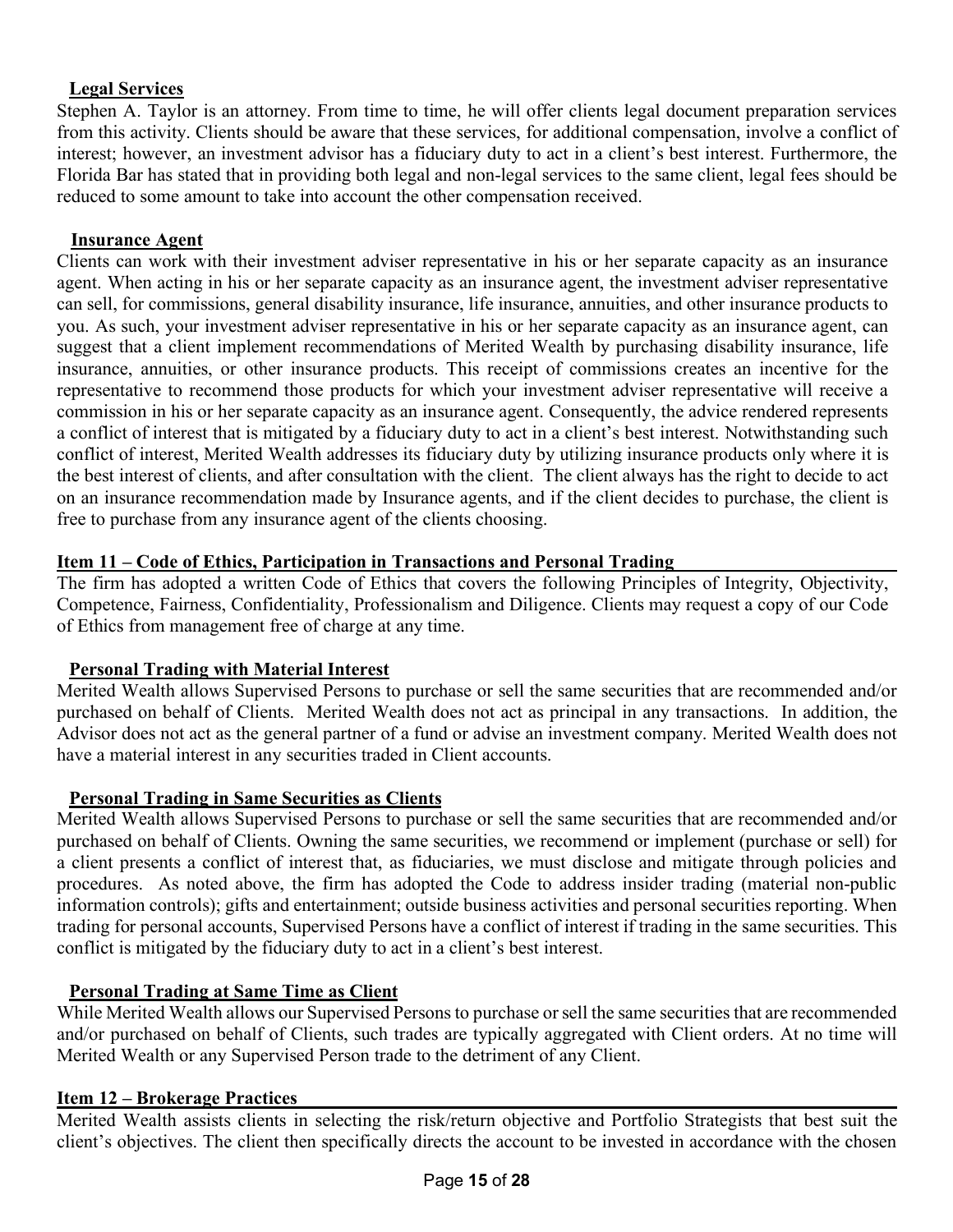investment solution. When the client selects the investment solutions, the client further directs that the account be automatically adjusted to reflect any adjustment in the asset allocation by the selected Portfolio Strategist. This client authorization results in the purchase and sale of certain mutual funds or ETFs (or transfers between variable annuity sub-accounts) without further authorization by the client or any other party at such time as the Portfolio Strategist changes the composition of the selected model asset allocation.

The client receives confirmation of all transactions in the account and is free to terminate participation in the Platform and retain or dispose of any assets in the account at any time. We will supervise and direct the investments of the client accounts subject to such limitations as the client may impose in writing. Without prior consultation with the client, we may (a) direct the purchase, sell, exchange, conversion, and otherwise trade in stocks, bonds and other securities including money market instruments, (b) direct the amount of securities purchased, sold, exchanged, and otherwise traded, and (c) place orders for the execution of such securities transactions with various broker dealers or other third party broker dealer as client may select. We will allocate brokerage transactions in a manner it believes to be fair and responsible, and consistent with our objectives.

If a client selects an IMA, UMA or CMA offered through AssetMark, the third party Discretionary Managers are granted the authority to manage the accounts on a discretionary basis, including the authority to buy, sell, select, remove and select securities and other investments for the account, and to select broker-dealers or others through which transactions will be effected.

We have adopted the following policies and procedures related to the fair allocation of investment opportunities. These policies are designed to help ensure that each client receives fair and equitable treatment in the investment process:

- Investment ideas and/or research analyst recommendations are equally disseminated among all appropriate investment professionals responsible for selecting investments.
- Transactions in the same security on behalf of more than one client are aggregated to facilitate best execution and to reduce brokerage commissions and/or other costs.
- When orders cannot be aggregated, we employ a trading rotation process that is fair and objective among institutional and private client accounts, managed account sponsors and passively managed accounts.
- Aggregated executions to participating accounts are allocated in a fair, equitable and objective manner and permissible reasons are delineated for deviating from the standard methodology and the related approval requirements.
- IPOs are only allocated to accounts when the issuer meets the investment objectives of participating accounts as well as a review process for allocations.
- Secondary offerings are allocated using our standard methodologies taking into account situations in which securities are allocated by the issuer based on a client's existing holdings.
- Conflicting investment opportunities between short selling and long investing are properly addressed.
- Accounts in which our employees or affiliates have a beneficial interest, or in which "Client Name" has a conflict of interest, do not receive preferential treatment.

When orders are generated, the decision on which accounts should participate, and in what amount, is based on the type of security or other asset, the present or desired structure of the various portfolios and the nature of the account's goals. Other factors include risk tolerance, tax status, permitted investment techniques and, for fixedincome accounts, the size of the account and settlement and other practical considerations. As a result, we may have different price limits for buying or selling a security in different accounts. Portfolio information systems, portfolio reports and quality control reports permit us to consider these factors as appropriate.

When our investment professionals decide to sell a security regardless of tax considerations, both taxable and taxexempt accounts are eligible for sale simultaneously. In situations where tax gains influence the sale, securities in the tax-exempt accounts may be placed for sale first, as additional time is needed to consider the tax implications for each taxable account. Conversely, when tax losses influence the sale, "Client Name" may prioritize taxable clients first, as the loss has a specific impact in a given year. In any event, the prioritization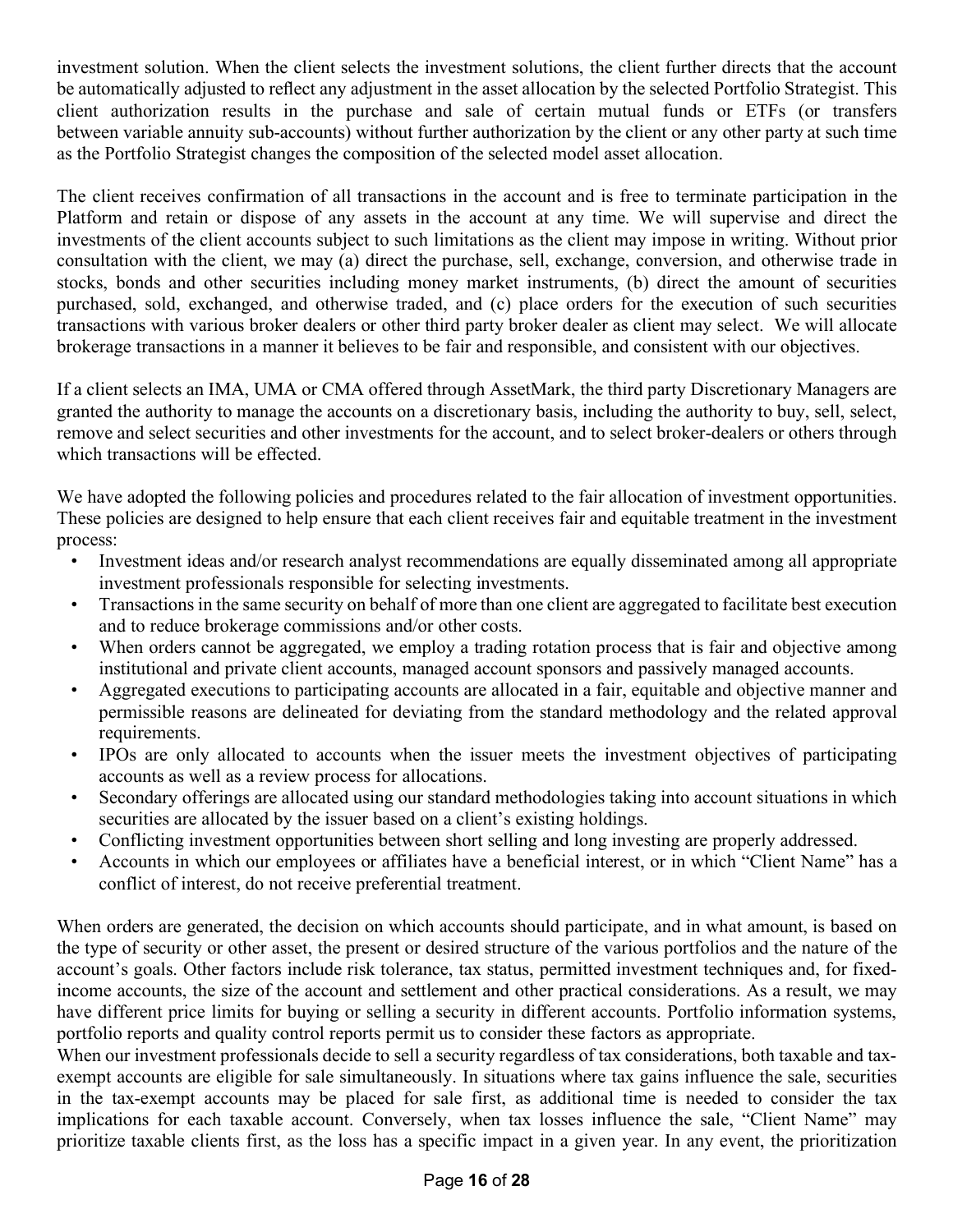process is applied consistently over time.

#### Trading Aggregation Practices

When we trade the same security in more than one client account, we generally attempt to batch or "bunch" the trades in order to create a "block transaction." Generally, buying and selling in blocks helps create trading efficiencies, prompt attention and desired price execution. We will place all or substantially all transactions to purchase or sell common stocks with the client's "directed" broker, when applicable. (See the discussion below entitled, "Directed Brokerage") Whenever possible, we will attempt to batch or aggregate trades for clients who use the same directed brokers in order to create a "block transaction."

The commission amount and per share commission rate will differ between our clients with directed brokerage relationships due to the dollar value and the size (number of shares) of the trade for each account, and the total relationship between the client and their broker. Because each client may differ in portfolio size, investment objective, equity exposure and the extent of the relationship with their broker, we do not negotiate commission discounts on the block transaction itself.

#### Accounts with Different Investment Objectives

It is possible that we or our affiliates may manage accounts of clients whose investment objectives are substantially different from one another. As a result, it is possible that it would be appropriate for us to sell a security "short" from one account while holding it "long" in another account. This may occur if we manage an account that involves significant short-term trading or pursues unique options strategies. In general, however, our positions with regard to any security will be net long. We seek to avoid a conflict of interest by attempting to limit such situations to, for example, an instance in which there is a readily available supply of the securities being purchased or sold and the transactions in a security do not affect its market price.

#### **Item 13 – Review of Accounts**

Securities in Client accounts are monitored on a regular and continuous basis by Mr. Taylor as the Chief Compliance Officer. Formal reviews are generally conducted at least annually or more or less frequently as needed.

#### **Causes for Reviews**

Client accounts shall be reviewed at least annually. Reviews may be conducted more or less frequently at the Client's request. Accounts may be reviewed as a result of major changes in economic conditions, known changes in the Client's financial situation, and/or large deposits or withdrawals in the Client's account. The Client is encouraged to notify Merited Wealth if changes occur in the Client's personal financial situation that might adversely affect the Client's investment plan. Additional reviews may be triggered by material market, economic or political events.

#### **Review Reports**

The Client will receive brokerage statements no less than quarterly from the Custodian. These brokerage statements are sent directly from the Custodian to the Client. The Client may also establish electronic access to the Custodian's website so that the Client may view these reports and their account activity. Client brokerage statements will include all positions, transactions and fees relating to the Client's account[s]. Investors participating in an AssetMark Platform will receive periodic custodial account statements (not less frequently than quarterly) from their account Custodian.

#### **Item 14 – Client Referrals and Other Compensation**

Merited Wealth is a fee-based advisory firm, which is compensated solely by its Clients and not from any investment product. Merited Wealth does not receive commissions or other compensation from product sponsors, brokerdealers or any un-related third party. Merited Wealth may refer Clients to various unaffiliated, non-advisory professionals (e.g., attorneys, accountants, insurance agents) to provide certain financial services necessary to meet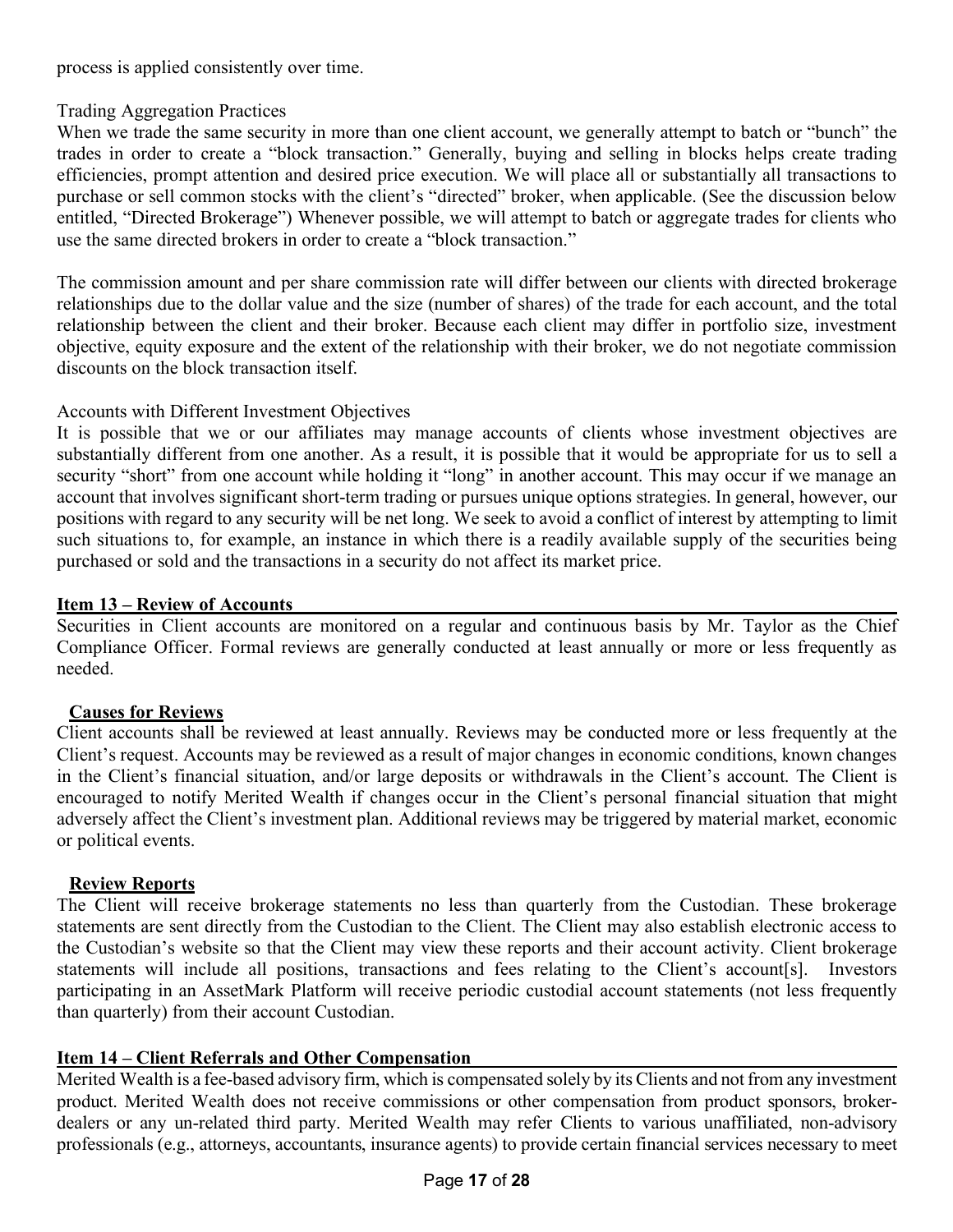the goals of its Clients. Likewise, Merited Wealth may receive non-compensated referrals of new Clients from various third-parties.

Merited Wealth does have solicitor arrangements. Merited Wealth does compensate Solicitors for referrals. The solicitor earns up to 20% of the investment advisory fee received by Merited Wealth. Employees receive a percentage of the advisory fee for clients they bring to the firm. Prior to entering into any agreement with a client through these referral agreements, Merited Wealth will ensure the solicitor has provided the client with a written disclosure document stating that the solicitor is being compensated for referring Merited Wealth and the terms of the compensation arrangement.

With respect to the AssetMark Platform, Merited Wealth can negotiate with AssetMark, to receive certain allowances, reimbursements or services from AssetMark in connection with Merited Wealth investment advisory services to its clients, as described below and in further detail in the Appendix 1 of the AssetMark Platform Disclosure Brochure. Under AssetMark's Business Development Allowance program, Merited Wealth can receive a quarterly business development allowance for reimbursement of qualified marketing/practice development expenses incurred by the Financial Advisor. These amounts vary depending on the value of the assets on the AssetMark Platform held by Clients of the Financial Advisor.

- **Marketing Support for Advisor** Merited Wealth may enter into marketing arrangements with AssetMark whereby Merited Wealth receives compensation and/or allowances in amounts based either upon a percentage of the value of new or existing Account assets of Clients referred to AssetMark by Merited Wealth, or a flat dollar amount.
- **Direct and Indirect Support for Advisor** AssetMark may sponsor annual conferences for participating Financial Advisory Firms and/or Financial Advisors designed to facilitate and promote the success of the Financial Advisory Firm and/or Financial Advisor and/or AssetMark advisory services.
- **Discounted Fees for Financial Advisors** Financial Advisors can receive discounted pricing from AssetMark for practice management and marketing related tools and services.
- **Community Inspiration Award** AssetMark offers the Community Inspiration Award to honor selected Financial Advisors across the US who have inspired others by supporting charitable organizations in their communities. AssetMark will make a cash donation, subject to the published rules governing the program, to the Merited Wealth's nominated charity in accordance with guidelines as outlined in the AssetMark Platform Disclosure Brochure.

#### **Item 15 – Custody**

Merited Wealth does not have actual or constructive custody of assets. All Client assets are maintained with a qualified custodian. The custodian sends statements at least quarterly to clients showing all disbursements in account including the amount of the advisory fees paid to advisor, the value of client assets upon which advisor's fee was based, and the specific manner in which advisor's fee was calculated.

With regard to the AssetMark Platform, Merited Wealth does not provide custodial services to its clients. Client assets are held with banks, fnancial institutions or registered broker-dealers that are "qualifed custodians." Clients will receive statements directly from the qualifed custodians at least quarterly. We urge clients to carefully review those statements. The information in our reports may vary from custodial statements based on accounting procedures, reporting dates or valuation methodologies of certain securities.

#### **Item 16 – Investment Discretion**

The client can determine to engage Merited Wealth to provide investment advisory services on a discretionary, limited discretionary (mutual funds and ETFs only) or non-discretionary basis. Full discretion includes the authority to determine the securities to be bought or sold and well as the amount. Prior to Merited Wealth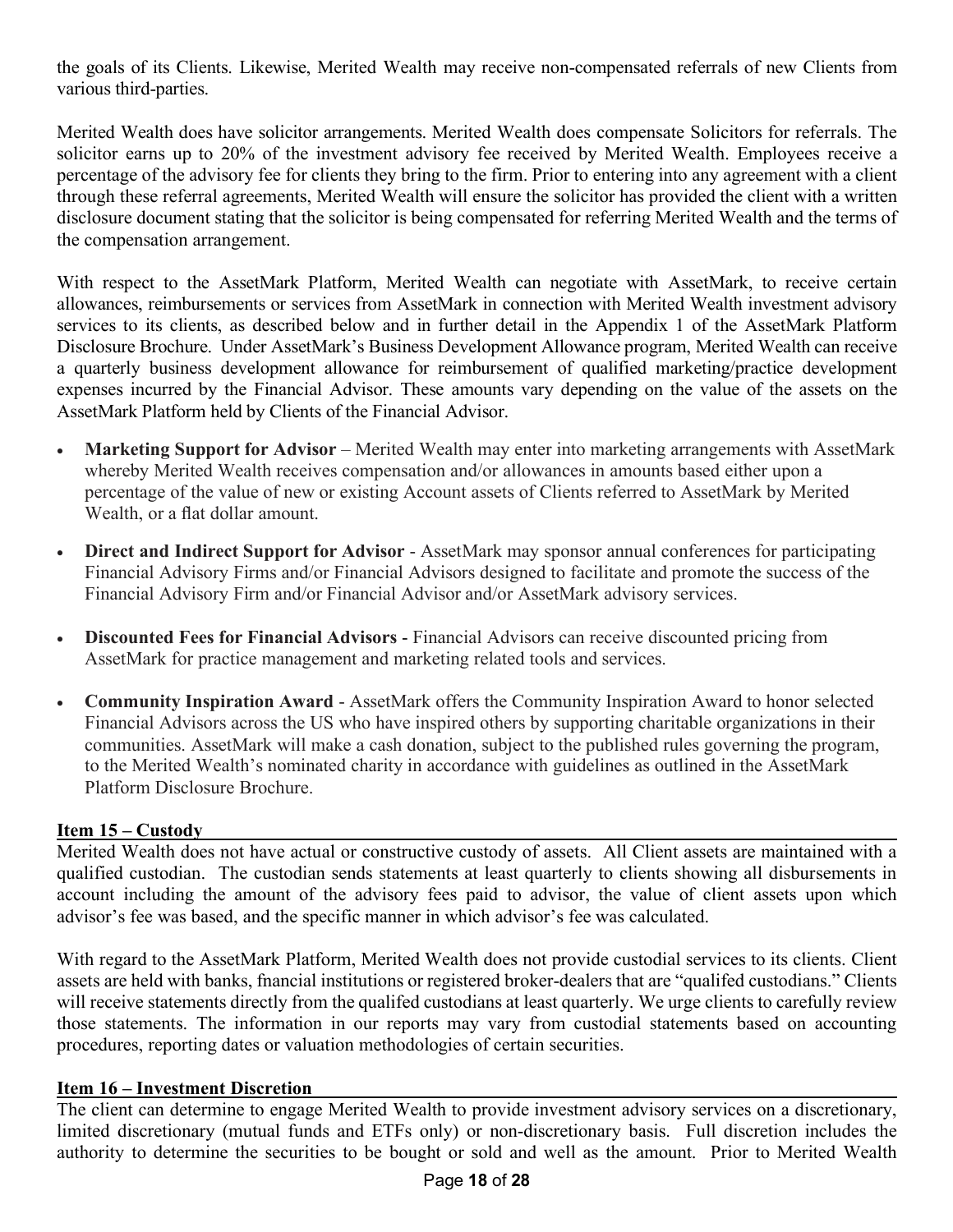assuming discretionary authority over a client's account, the client shall be required to execute a written agreement, granting Merited Wealth full or limited authority to buy, sell, or otherwise effect transactions.

#### **Item 17 – Voting Client Securities (Proxy Voting)**

Merited Wealth does not accept proxy-voting responsibility for any Client. Clients will receive proxy statements directly from the Custodian. The Advisor is available to answer questions relating to proxies, however, the Client retains the sole responsibility for proxy decisions and voting. Clients participating in an AssetMarket platform retain the right to vote proxies if the Account is invested in a Mutual Fund, ETF or Variable Annuity Investment Solution. If the Account is invested in an IMA, CMA, or UMA Investment Solution, the Client designates the applicable Discretionary Manager as their agent to vote proxies on securities in the Account.

Client acknowledges that as a result of this voting designation they are also designating the Discretionary Manager as their agent to receive proxies, proxy solicitation materials, annual reports provided in connection with proxy solicitations and other materials provided in connection with the above actions relating to the assets in the Account. However, the Client retains the right to vote proxies and may do so by notifying Merited Wealth in writing of the desire to vote future proxies

#### **Item 18 – Financial Information**

Neither Merited Wealth, nor its management, have any adverse financial situations that would reasonably impair their ability to meet all obligations to its Clients. Neither Merited Wealth, nor any of its Advisory Persons, has been subject to a bankruptcy or financial compromise. Merited Wealth does not collect advance fees of \$500 or more for services to be performed six months or more in the future.

#### **Item 19 – Requirements For State Registered Advisors**

#### **Educational Background and Business Experience of Principal Officer**

Stephen Anthony Taylor's education and business background can be found on the Supplemental ADV Part 2B.

#### **Other Businesses Activities of Principal Officer**

Stephen Anthony Taylor's other business activities can be found in Item 10 of this brochure and on the Supplemental ADV Part 2B form.

#### **Performance Fee Calculations**

Merited Wealth does not accept performance-based fees or other fees based on a share of capital gains on or capital appreciation of the assets of a client.

#### **Disciplinary Information**

Securities laws require an advisor to disclose any instances where the advisor or its advisory persons have been found liable in a legal, regulatory, civil or arbitration matter that alleges violation of securities and other statutes; fraud; false statements or omissions; theft, embezzlement or wrongful taking of property; bribery, forgery, counterfeiting, or extortion; and/or dishonest, unfair or unethical practices.

- There are no legal, civil or disciplinary events to disclose regarding Merited Wealth or Mr. Taylor.
- Neither Merited Wealth nor Mr. Taylor have ever been involved in any regulatory, civil or criminal action.

#### **Material Relationships That Management Persons Have With Issuers of Securities**

Neither Merited Wealth, nor its management persons, has any relationship or arrangement with issuers of securities.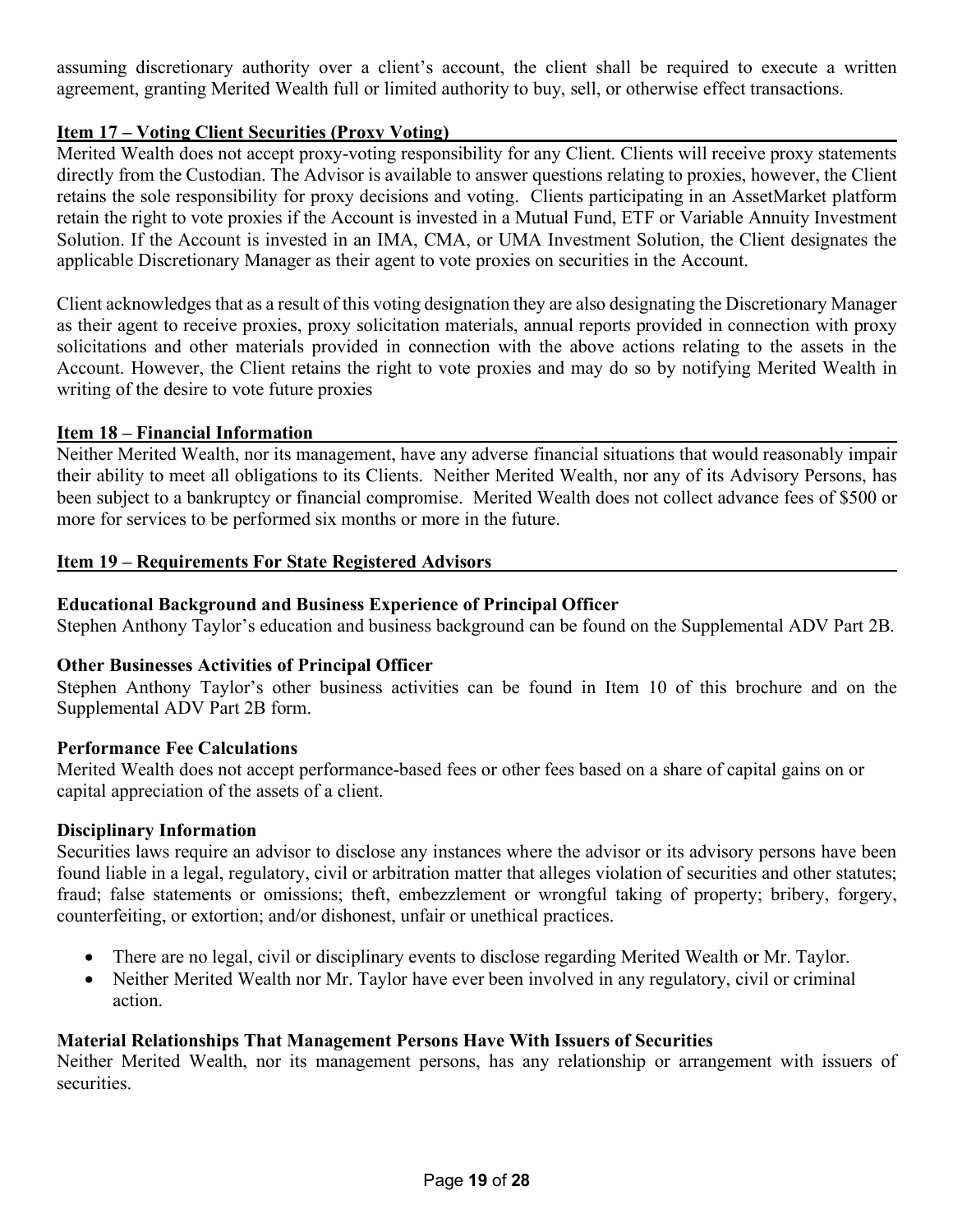#### **Privacy Policy**

#### **Our Commitment to You**

Merited Wealth (the "Advisor") is committed to safeguarding the use of personal information of our Clients (also referred to as "you" and "your") that we obtain as your Investment Advisor, as described here in our Privacy Policy ("Policy").

Our relationship with you is our most important asset. We understand that you have entrusted us with your private information, and we do everything that we can to maintain that trust. Merited Wealth (also referred to as "we", "our" and "us") protects the security and confidentiality of the personal information we have and implements controls to ensure that such information is used for proper business purposes in connection with the management or servicing of our relationship with you. Merited Wealth does not sell your non-public personal information to anyone. Nor do we provide such information to others except for discrete and reasonable business purposes in connection with the servicing and management of our relationship with you, as discussed below.

Details of our approach to privacy and how your personal non-public information is collected and used are set forth in this Policy.

#### **Why you need to know?**

Registered Investment Advisors ("RIAs") must share some of your personal information in the course of servicing your account. Federal and State laws give you the right to limit some of this sharing and require RIAs to disclose how we collect, share, and protect your personal information.

#### **What information do we collect from you?**

| Driver's license number                               | Date of birth                   |
|-------------------------------------------------------|---------------------------------|
| Social security or taxpayer identification<br>number  | Assets and liabilities          |
| Name, address and phone number(s)                     | Income and expenses             |
| E-mail address(es)                                    | Investment activity             |
| Account information (including other<br>institutions) | Investment experience and goals |

#### **What Information do we collect from other sources?**

| Custody, brokerage and advisory agreements   Account applications and forms |                                             |
|-----------------------------------------------------------------------------|---------------------------------------------|
| Other advisory agreements and legal                                         | Investment questionnaires and suitability   |
| documents                                                                   | documents                                   |
| Transactional information with us or others                                 | Other information needed to service account |

#### **How do we protect your information?**

To safeguard your personal information from unauthorized access and use we maintain physical, procedural and electronic security measures. These include such safeguards as secure passwords, encrypted file storage and a secure office environment. Our technology vendors provide security and access control over personal information and have policies over the transmission of data. Our associates are trained on their responsibilities to protect Client's personal information.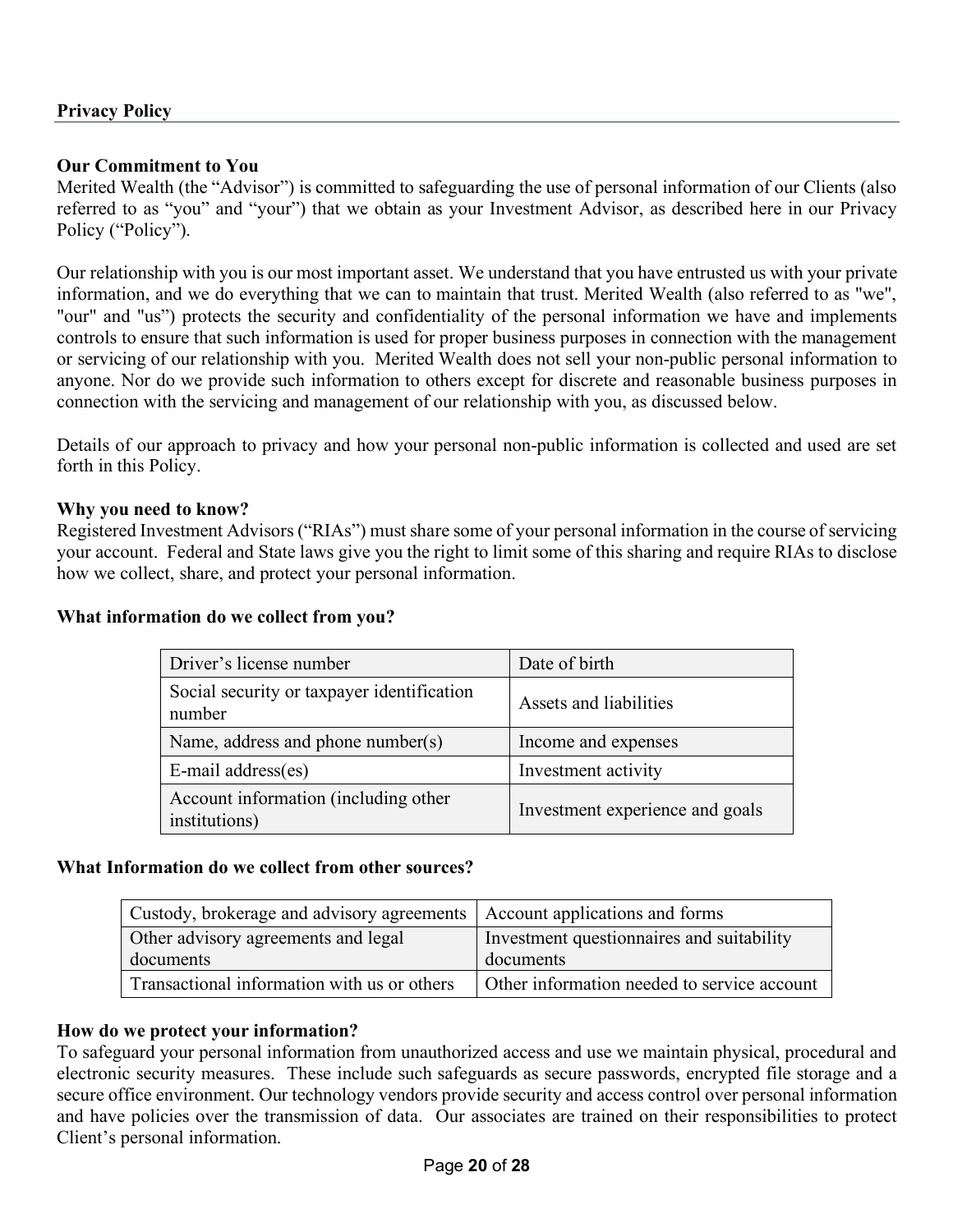We require third parties that assist in providing our services to you to protect the personal information they receive from us.

#### **How do we share your information?**

An RIA shares Client personal information to effectlively implement its services. In the section below, we list some reasons we may share your personal information.

| <b>Basis For Sharing</b>                                                                                                                                                                                                                                                                                                                                                                                                                                                                                                                                                        | Do we share?   | Can you limit? |
|---------------------------------------------------------------------------------------------------------------------------------------------------------------------------------------------------------------------------------------------------------------------------------------------------------------------------------------------------------------------------------------------------------------------------------------------------------------------------------------------------------------------------------------------------------------------------------|----------------|----------------|
| <b>Servicing our Clients</b><br>We share information with technology vendors and third-party<br>service providers to manage and support operations and regulatory<br>compliance (such as administrators, brokers, custodians, regulators,<br>credit agencies, consultants and other financial institutions) as<br>necessary for us to provide agreed upon services to you, consistent<br>with applicable law, including but not limited to: processing<br>transactions; general account maintenance; responding to regulators<br>or legal investigations; and credit reporting. | Yes            | N <sub>0</sub> |
| <b>Marketing Purposes</b><br>Merited Wealth does not disclose, and does not intend to disclose,<br>personal information with non-affiliated third parties to offer you<br>services. Certain laws may give us the right to share your personal<br>information with financial institutions where you are a customer and<br>where Merited Wealth or the client has a formal agreement with the<br>financial institution. We will only share information for purposes of<br>servicing your accounts, not for marketing purposes.                                                    | No             | Not Shared     |
| <b>Authorized Users</b><br>Your non-public personal information may be disclosed to you and<br>persons that we believe to be your authorized agent(s) or<br>representative $(s)$ .                                                                                                                                                                                                                                                                                                                                                                                              | Yes            | Yes            |
| <b>Information About Former Clients</b><br>Merited Wealth does not disclose and does not intend to disclose,<br>non-public personal information to non-affiliated third parties with<br>respect to persons who are no longer our Clients.                                                                                                                                                                                                                                                                                                                                       | N <sub>0</sub> | Not Shared     |

#### **Changes to our Privacy Policy**

We will send you a copy of this Policy annually for as long as you maintain an ongoing relationship with us.

Periodically we may revise this Policy and will provide you with a revised policy if the changes materially alter the previous Privacy Policy. We will not, however, revise our Privacy Policy to permit the sharing of non-public personal information other than as described in this notice unless we first notify you and provide you with an opportunity to prevent the information sharing.

#### **Any Questions?**

You may ask questions or voice any concerns, as well as obtain a copy of our current Privacy Policy by contacting us at 305-722-0091 \ info@Meritedwealth.com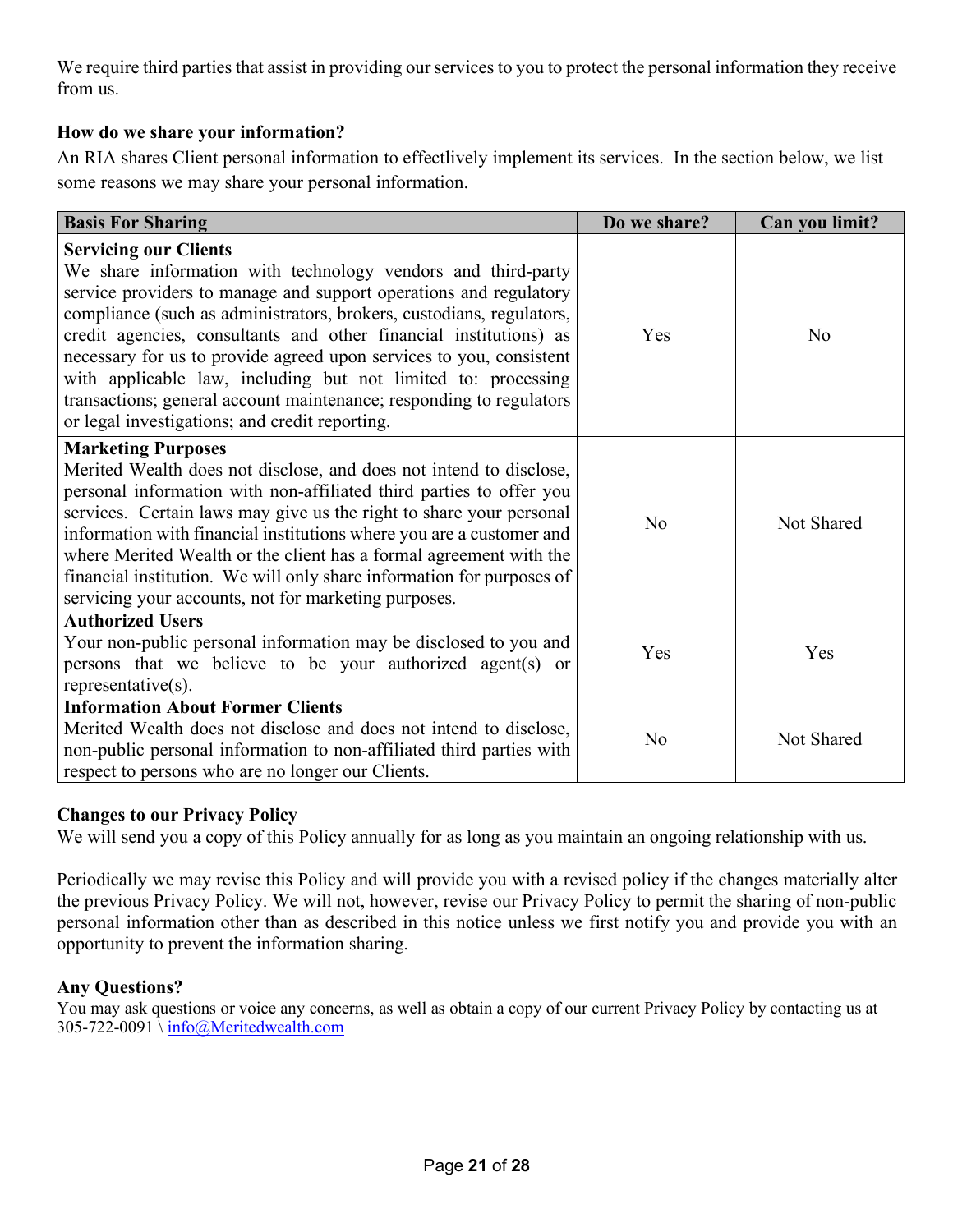# **M**MeritedWealth **ADV 2B – Individual Disclosure Brochure**

# **Stephen Anthony Taylor, JD, CFP®** Investment Adviser Representative / Managing Advisor

1666 J.F. Kennedy Causeway, Suite 501 | North Bay Village, Florida 33141 7901 Ludlam Road, Suite 202 | Miami, FL 33143

305-722-0091 \ SAT@MeritedWealth.com

May 31, 2022

This Form ADV 2B ("Brochure Supplement") provides information about the background and qualifications of Stephen A. Taylor (CRD No. 4448432) in addition to the information contained in the ADV 2A Disclosure Brochure for Mertied Wealth, LLC ("Advisor"), CRD No. 299549*.* If you have not received a copy of the Merited Wealth Disclosure Brochure or if you have any questions about the contents of the ADV 2A Disclosure Brochure or this ADV 2B Brochure Supplement, please contact us at 305-722-0091 or by email at info@MeritedWealth.com.

Additional information about Mr. Taylor is available on the SEC's Investment Adviser Public Disclosure website at www.adviserinfo.sec.gov by searching with his full name or his Individual CRD No. 4448432.

#### **Item 2 – Educational Background and Business Experience**

This section of the brochure supplement includes the supervised person's name, age (or year of birth), formal education after high school, and business background (including an identification of the specific positions held) for the preceding five years.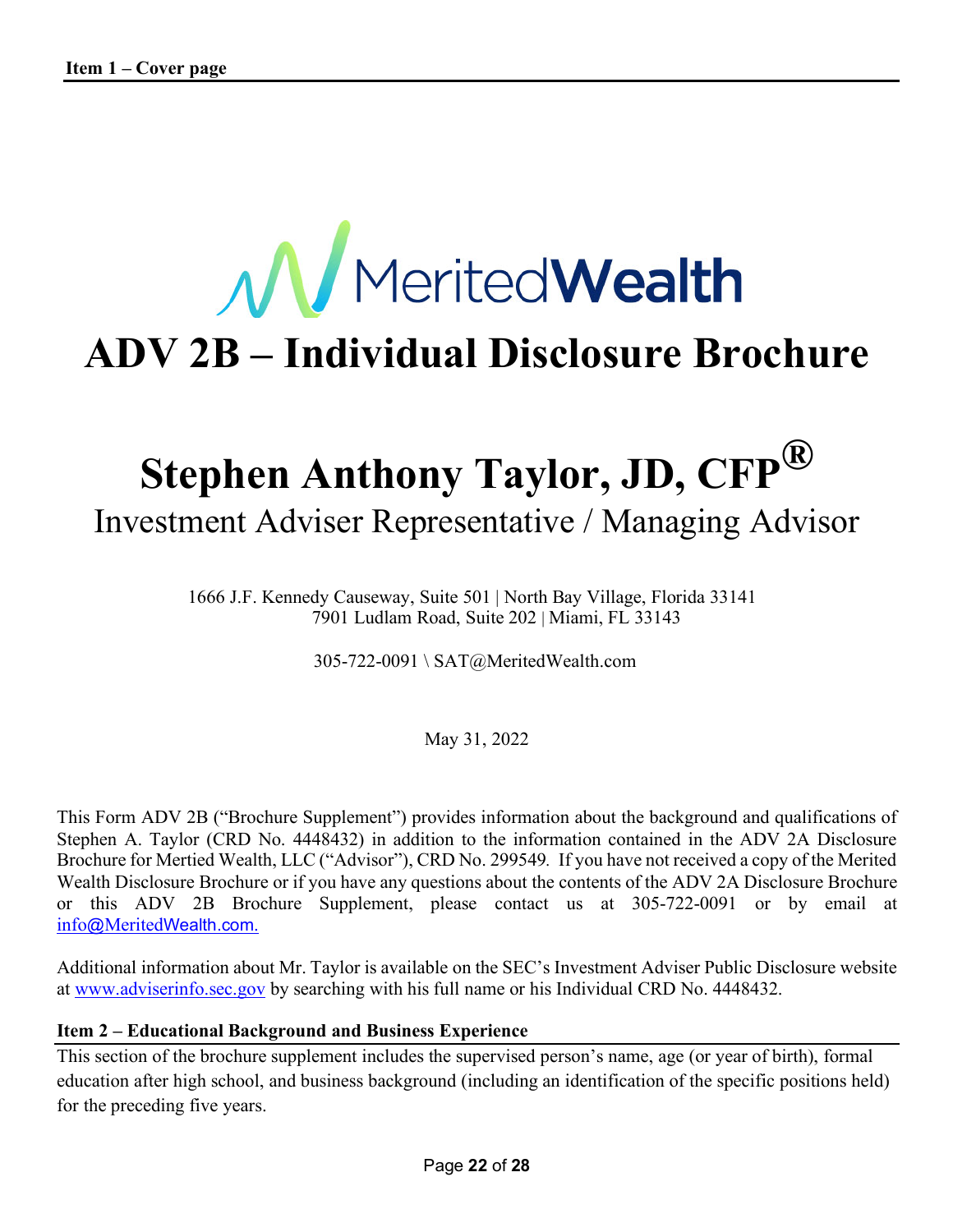**Born:** 1974

#### **Education Background and Professional Designations: Education**

The following information details your Financial Advisor's formal education. If a degree was attained, the type of the degree will be listed next to the name of the institution. If a degree is not listed, the Financial Advisor attended the institution but did not attain a degree.

University of Florida Law School – JD (1996)

Oglethorpe University – BA Business Administration (1992)

#### **Business Background**

The following information details your Financial Advisor's business experience for at least the past 5 years.

**Merited Wealth, LLC** (formerly Stephen A. Taylor Wealth Management, LLC) Managing Member, Chief Compliance Officer, Investment Adviser Representative, Chief Compliance Officer & Managing Advisor 2019 – Present

**Stephen A. Taylor, Esq.** Attorney-at-Law 2001- Present

**Cambridge Investment Research, Inc.** Registered Representative

 $2015 - 2019$ 

**Cambridge Investment Research Advisors, Inc.** Investment Advisor Representative 2015 - 2019

#### **CERTIFIED FINANCIAL PLANNER™ Certification**

The CFP® certification is a voluntary certification; no federal or state law or regulation requires financial planners to hold CFP® certification. It is recognized in the United States and a number of other countries for its (1) high standard of professional education; (2) stringent code of conduct and standards of practice; and (3) ethical requirements that govern professional engagements with clients. Currently, more than 71,000 individuals have obtained CFP® certification in the United States.

To attain the right to use the CFP® marks, an individual must satisfactorily fulfill the following requirements:

• Education – Complete an advanced college-level course of study addressing the financial planning subject areas that CFP Board's studies have determined as necessary for the competent and professional delivery of financial planning services, and attain a Bachelor's Degree from a regionally accredited United States college or university (or its equivalent from a foreign university). CFP Board's financial planning subject areas include insurance planning and risk management, employee benefits planning, investment planning, income tax planning, retirement planning, and estate planning;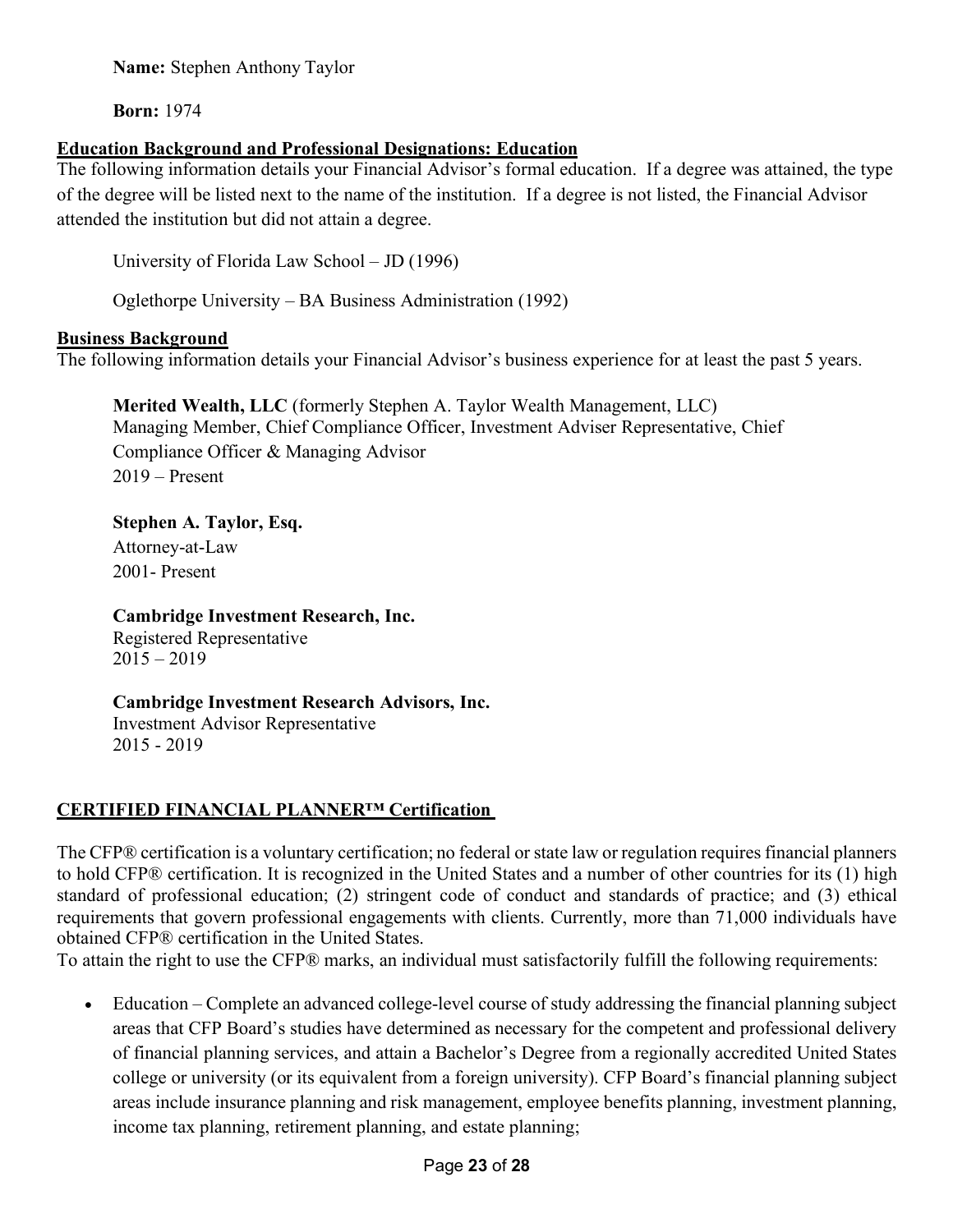- Examination Pass the comprehensive CFP® Certification Examination. The examination includes case studies and client scenarios designed to test one's ability to correctly diagnose financial planning issues and apply one's knowledge of financial planning to real world circumstances;
- Experience Complete at least three years of full-time financial planning-related experience (or the equivalent, measured as 2,000 hours per year); and
- Ethics Agree to be bound by CFP Board's *Standards of Professional Conduct*, a set of documents outlining the ethical and practice standards for CFP® professionals.

Individuals who become certified must complete the following ongoing education and ethics requirements in order to maintain the right to continue to use the CFP® marks:

- Continuing Education Complete 30 hours of continuing education hours every two years, including two hours on the *Code of Ethics* and other parts of the S*tandards of Professional Conduct*, to maintain competence and keep up with developments in the financial planning field; and
- Ethics Renew an agreement to be bound by the *Standards of Professional Conduct*. The *Standards* prominently require that CFP® professionals provide financial planning services at a fiduciary standard of care. This means CFP® professionals must provide financial planning services in the best interests of their clients.

CFP® professionals who fail to comply with the above standards and requirements may be subject to CFP Board's enforcement process, which could result in suspension or permanent revocation of their CFP® certification.

#### **Item 3: Disciplinary Information**

Securities laws require an advisor to disclose any instances where the advisor or its advisory persons have been found liable in a legal, regulatory, civil or arbitration matter that alleges violation of securities and other statutes; fraud; false statements or omissions; theft, embezzlement or wrongful taking of property; bribery, forgery, counterfeiting, or extortion; and/or dishonest, unfair, or unethical practices.

• There are no legal, civil, or disciplinary events to disclose regarding Mr. Taylor.

#### **Item 4: Other Business Activities**

This section includes any relationship between the advisory business and the supervised person's other financial industry activities that creates a material conflict of interest with clients and describes the nature of the conflict and generally how it is addressed. If the supervised person is actively engaged in any investment-related business or occupation, including if the supervised person is registered, or has an application pending to register, as a broker-dealer, registered representative of a broker-dealer, futures commission merchant ("FCM"), commodity pool operator ("CPO"), commodity trading advisor ("CTA"), or an associated person of an FCM, CPO, or CTA, the business relationship, if any, between the advisory business and the other business is disclosed below.

#### **Attorney**

Stephen Anthony Taylor, JD, CFP<sup>®</sup> is a practicing attorney. From time to time, he will offer clients legal document preparation from this activity. Clients should be aware that these services may require additional compensation and involve a possible conflict of interest, as additional compensation can conflict with the fiduciary duties of a registered investment adviser. Merited Wealth always acts in the best interest of the client.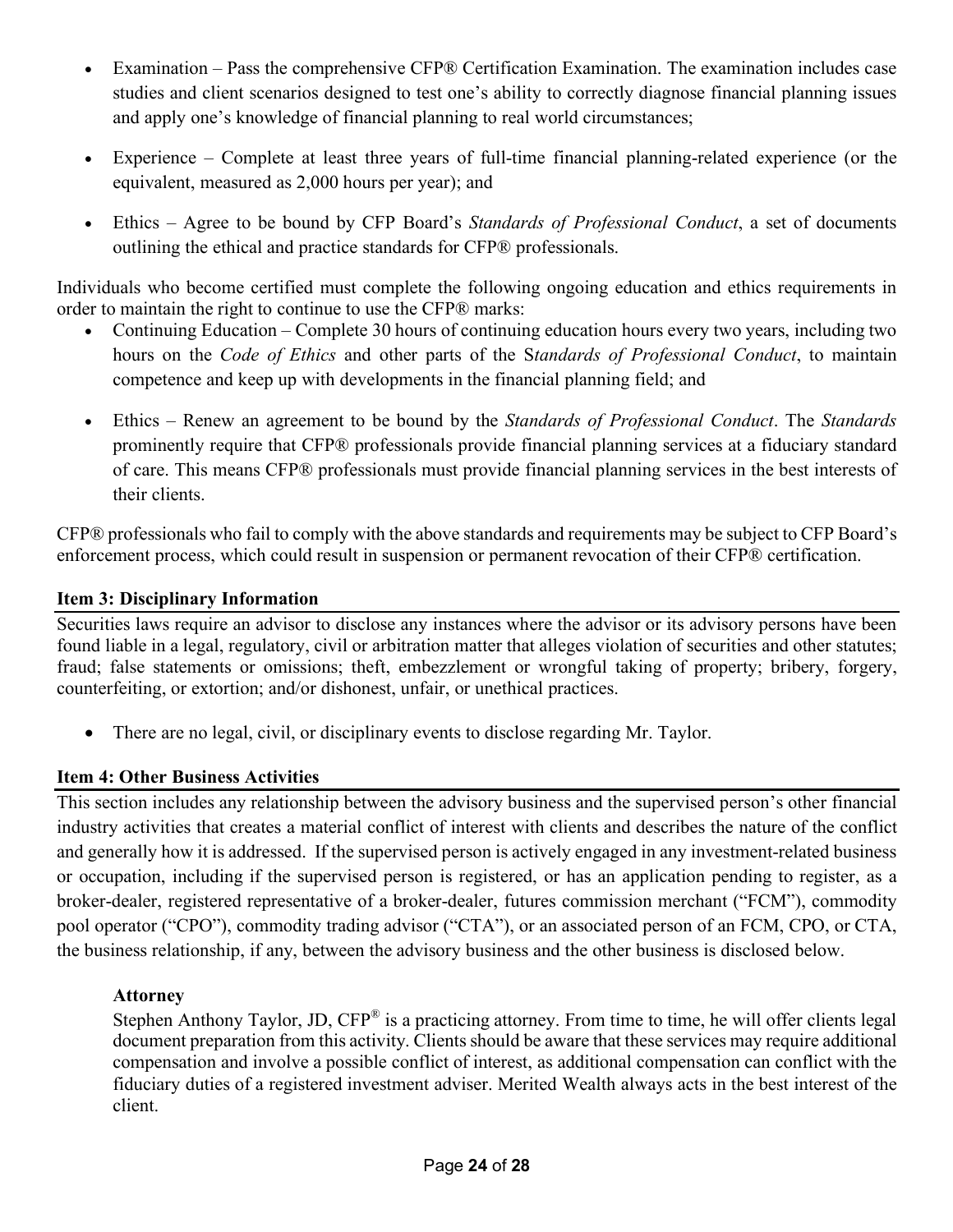#### **Insurance Agent**

Stephen Anthony Taylor, JD, CFP® is a licensed insurance agent. From time to time, he will offer clients insurance products to buy. Clients should be aware that these services pay additional compensation and involve a possible conflict of interest, as additional compensation can conflict with the fiduciary duties of a registered investment adviser. Merited Wealth always acts in the best interest of the client.

#### **Item 5: Additional Compensation**

This section includes details regarding if someone who is not a client provides an economic benefit to the supervised person for providing advisory services. For purposes of this Item, economic benefits include sales awards and other prizes, but not the supervised person's regular salary, if any.

Other than salary, annual bonuses, regular bonuses, and compensation from his role as an attorney, and insurance agent, Stephen Anthony Taylor does not receive any economic benefit from any person, company, or organization, in exchange for providing clients advisory services through Merited Wealth.

#### **Item 6: Supervision**

This section explains how the firm supervises the supervised person, including how the advice the supervised person provided to clients is monitored.

Stephen Anthony Taylor supervises all duties and activities of the firm. Stephen Anthony Taylor's contact information is on the cover page of this disclosure document. Additionally, Merited Wealth, maintains policies and procedures and a code of ethics to guide the supervision of our advisory activities.

#### **Item 7: Requirements For State Registered Advisers**

This disclosure is required by Florida securities authorities and is provided for your use in evaluating this investment advisor representative's suitability.

Stephen Anthony Taylor has **NOT** been involved in any of the events listed below.

- 1. An award or otherwise being found liable in an arbitration claim alleging damages in excess of \$2,500, involving any of the following:
	- a) an investment or an investment-related business or activity;
	- b) fraud, false statement(s), or omissions;
	- c) theft, embezzlement, or other wrongful taking of property;
	- d) bribery, forgery, counterfeiting, or extortion; or
	- e) dishonest, unfair, or unethical practices.
- 2. An award or otherwise being found liable in a civil or self-regulatory organization proceeding involving any of the following:
	- a) an investment or an investment-related business or activity;
	- b) fraud, false statement(s), or omissions;
	- c) theft, embezzlement, or other wrongful taking of property;
	- d) bribery, forgery, counterfeiting, or extortion; or
	- e) dishonest, unfair, or unethical practices.
- Stephen A. Taylor, JD, CFP® has **NOT** been the subject of a bankruptcy petition at any time.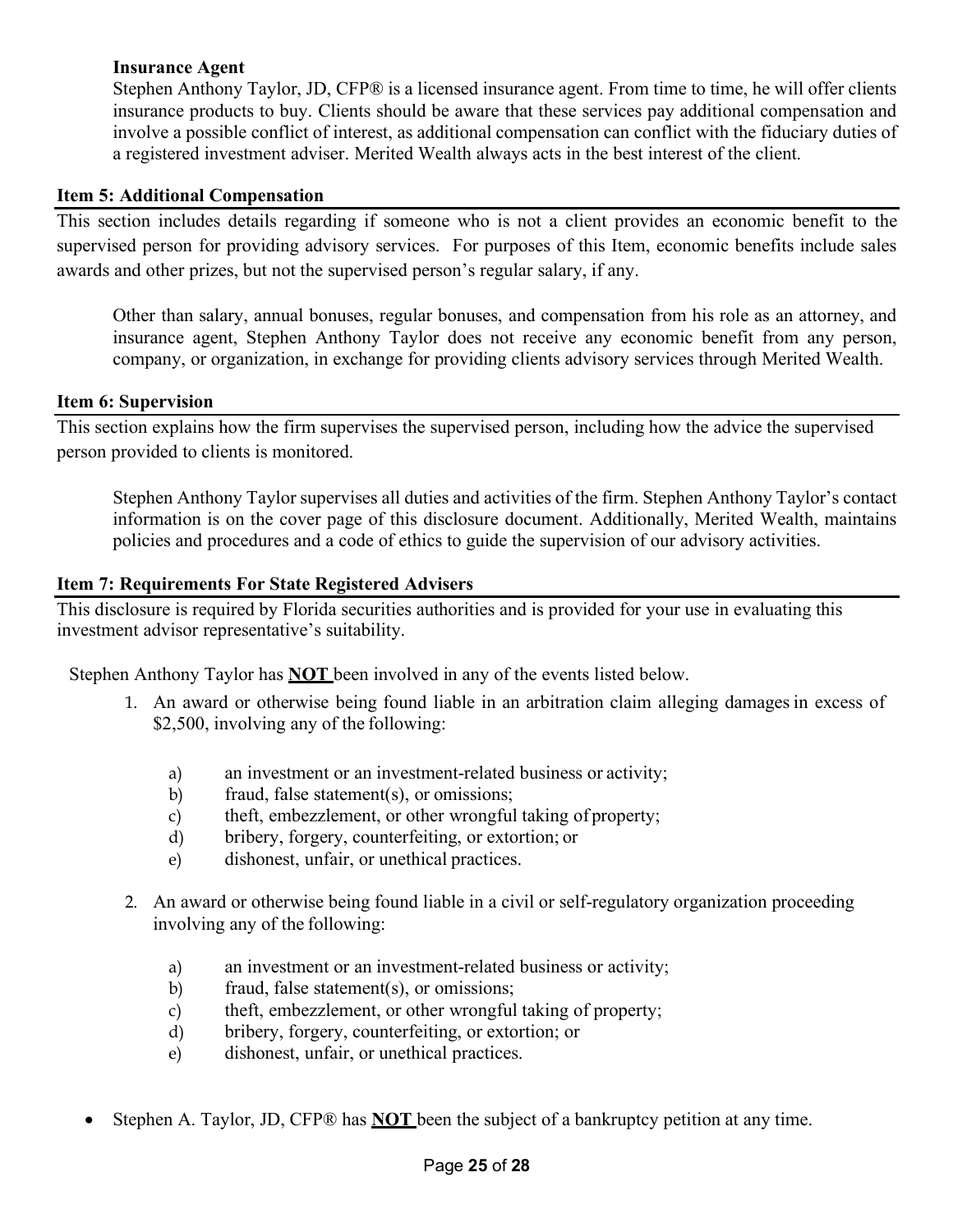

# **ADV 2B – Individual Disclosure Brochure**

### **Giancarlo Lamourtte**

### Investment Adviser Representative / Associate Advisor

1666 J.F. Kennedy Causeway, Suite 501 | North Bay Village, Florida 33141 305-722-0091 \ GL@MeritedWealth.com

May 31, 2022

This Form ADV 2B ("Brochure Supplement") provides information about the background and qualifications of Giancarlo Lamourtte (CRD No. 6966375) in addition to the information contained in the ADV 2A Disclosure Brochure for Merited Wealth, LLC ("Advisor"), CRD No. 299549*.* If you have not received a copy of the Merited Wealth Disclosure Brochure or if you have any questions about the contents of the ADV 2A Disclosure Brochure or this ADV 2B Brochure Supplement, please contact us at 305-722-0091 or by email at GL@MeritedWealth.com.

Additional information about Mr. Lamourtte available on the SEC's Investment Adviser Public Disclosure website at www.adviserinfo.sec.gov by searching with his full name or his Individual CRD No. 6966375.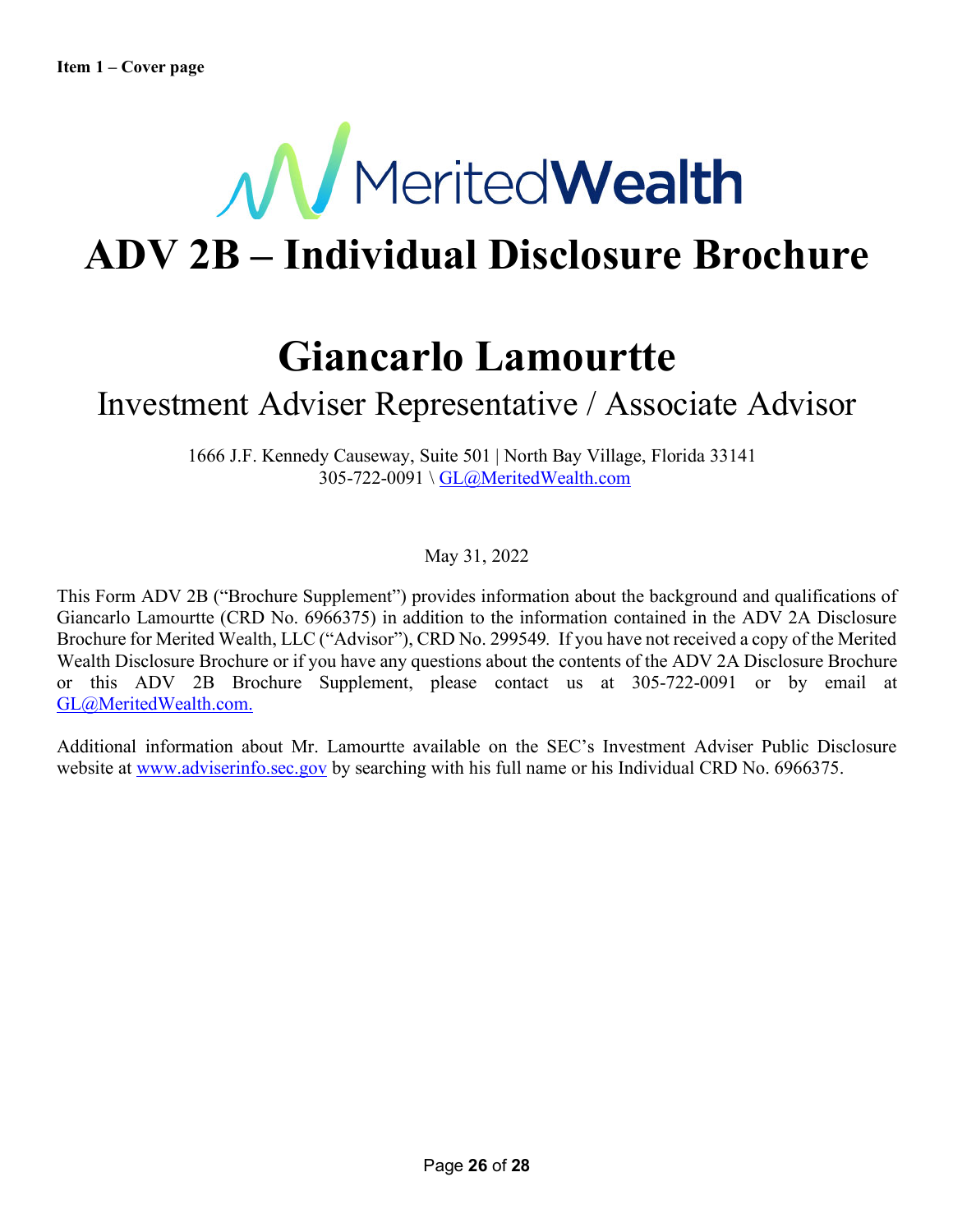#### **Item 2 – Educational Background and Business Experience**

This section of the brochure supplement includes the supervised person's name, age (or year of birth), formal education after high school, and business background (including an identification of the specific positions held) for the preceding five years.

**Name:** Giancarlo Lamourtte

**Born:** 1998

#### **Education Background and Professional Designations: Education**

The following information details your Financial Advisor's formal education. If a degree was attained, the type of the degree will be listed next to the name of the institution. If a degree is not listed, the Financial Advisor attended the institution but did not attain a degree.

Florida State University – BS Finance (2020)

#### **Business Background**

The following information details your Financial Advisor's business experience for at least the past 5 years.

**Merited Wealth, LLC** (formerly Stephen A. Taylor Wealth Management, LLC) Investment Adviser Representative, Associate Advisor 2019 – Present

**Cambridge Investment Research, Inc. and Cambridge Investment Research Advisors** Administrative and Investment Adviser Representative  $2019 - 2019$ 

**Raymond James** Intern  $2018 - 2018$ 

**Mercantil Commercebank** Intern  $2014 - 2015$ 

**Florida State University** Student  $2016 - 2020$ 

#### **Item 3: Disciplinary Information**

Securities laws require an advisor to disclose any instances where the advisor or its advisory persons have been found liable in a legal, regulatory, civil or arbitration matter that alleges violation of securities and other statutes; fraud; false statements or omissions; theft, embezzlement or wrongful taking of property; bribery, forgery, counterfeiting, or extortion; and/or dishonest, unfair or unethical practices.

• There are no legal, civil or disciplinary events to disclose regarding Mr. Lamourtte.